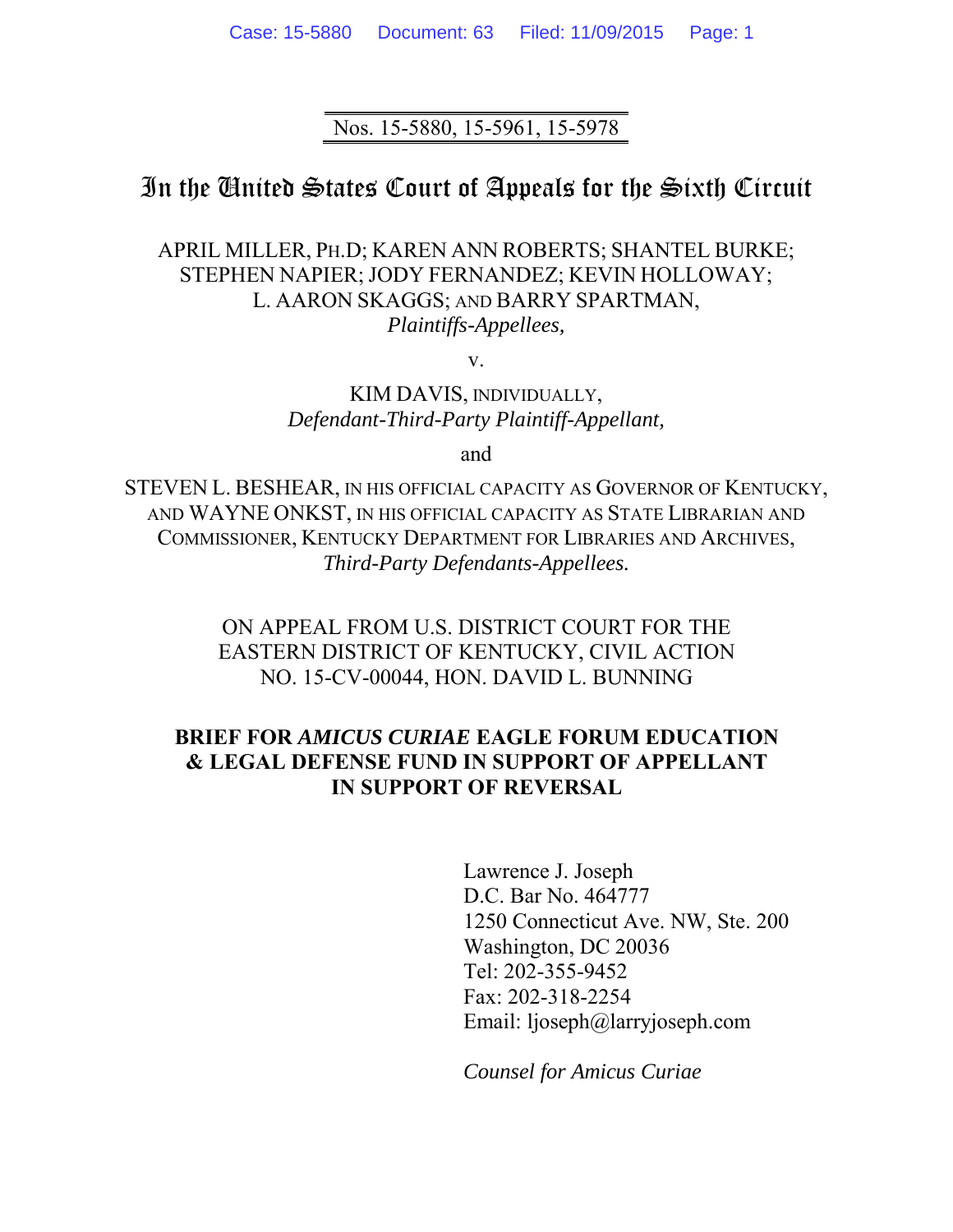Case: 15-5880 Document: 63 Filed: 11/09/2015 Page: 2

UNITED STATES COURT OF APPEALS FOR THE SIXTH CIRCUIT

# **Disclosure of Corporate Affiliations and Financial Interest**

Sixth Circuit Case Number: 15-5880 Case Name: Miller v. Davis

Name of counsel: Lawrence J. Joseph

Pursuant to 6th Cir. R. 26.1, Eagle Forum Education & Legal Defense Fund *Name of Party*

makes the following disclosure:

1. Is said party a subsidiary or affiliate of a publicly owned corporation? If Yes, list below the identity of the parent corporation or affiliate and the relationship between it and the named party:

No.

2. Is there a publicly owned corporation, not a party to the appeal, that has a financial interest in the outcome? If yes, list the identity of such corporation and the nature of the financial interest:

No.

#### CERTIFICATE OF SERVICE

I certify that on **If concurrent in Concurrent** November 9, 2015 **the foregoing document was served on all** parties or their counsel of record through the CM/ECF system if they are registered users or, if they are not, by placing a true and correct copy in the United States mail, postage prepaid, to their address of record. November 9, 2015

s/ Lawrence J. Joseph

1250 Connecticut Ave, NW, Suite 200 Washington, DC 20036

This statement is filed twice: when the appeal is initially opened and later, in the principal briefs, immediately preceding the table of contents. See 6th Cir. R. 26.1 on page 2 of this form.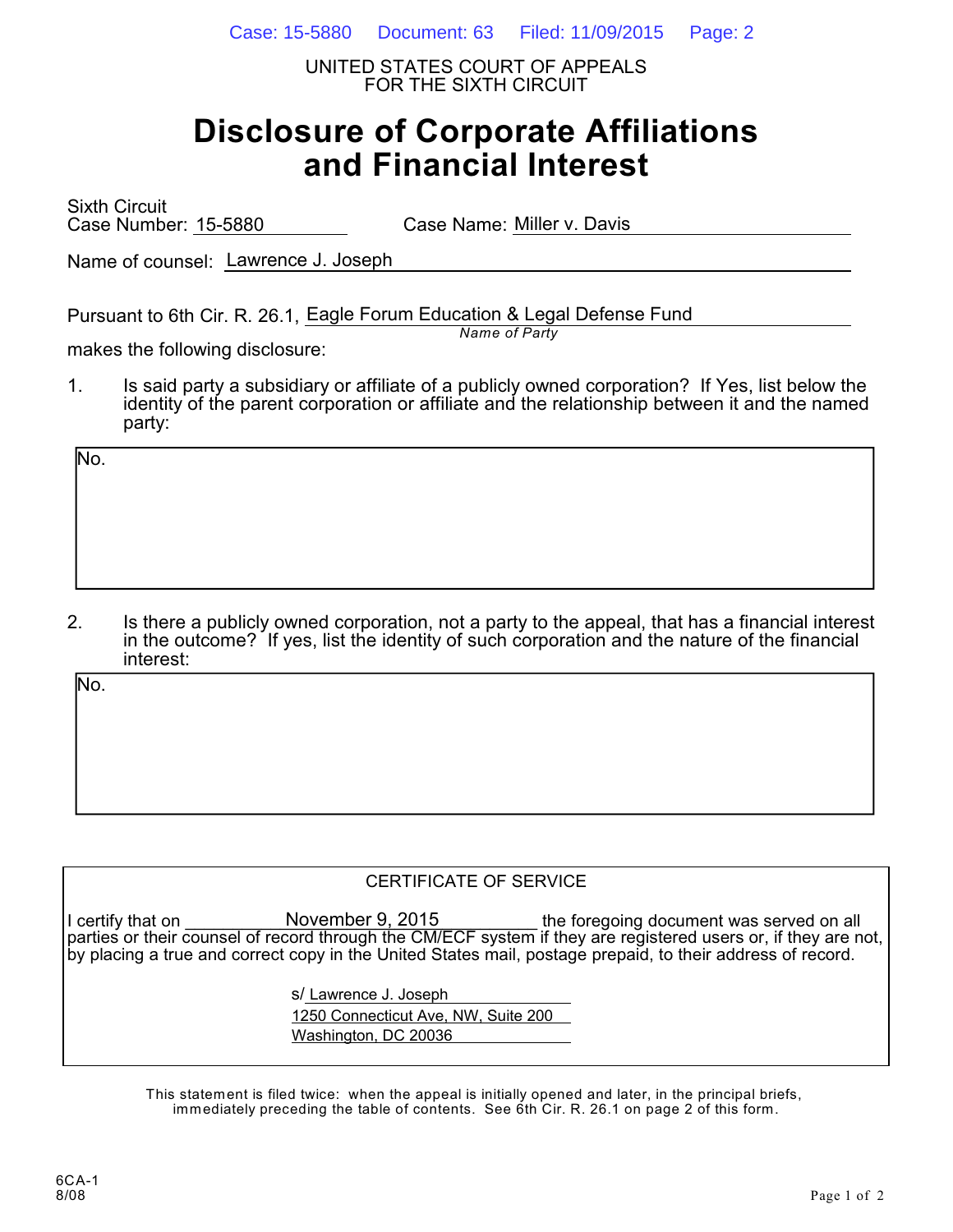## **TABLE OF CONTENTS**

| I.  |           |                                                                                                                                                                    |
|-----|-----------|--------------------------------------------------------------------------------------------------------------------------------------------------------------------|
|     | A.        | Although it created and acknowledged the conflict<br>between same-sex marriage and religious freedom,                                                              |
|     | <b>B.</b> |                                                                                                                                                                    |
|     | C.        |                                                                                                                                                                    |
|     |           | <i>Obergefell</i> did not find a due-process right to in-<br>1.<br>person marriage licenses in one's county of                                                     |
|     |           | The Due Process Clause does not guarantee a due-<br>2.<br>process right to in-person marriage licenses in                                                          |
|     |           | The Clerk's policy would not violate a due-process<br>3.<br>right to in-person marriage licenses in one's<br>county of residence, even if such a right existed. 13 |
|     | D.        | Section 1988(a) <i>potentially</i> imports state law into federal                                                                                                  |
| II. |           |                                                                                                                                                                    |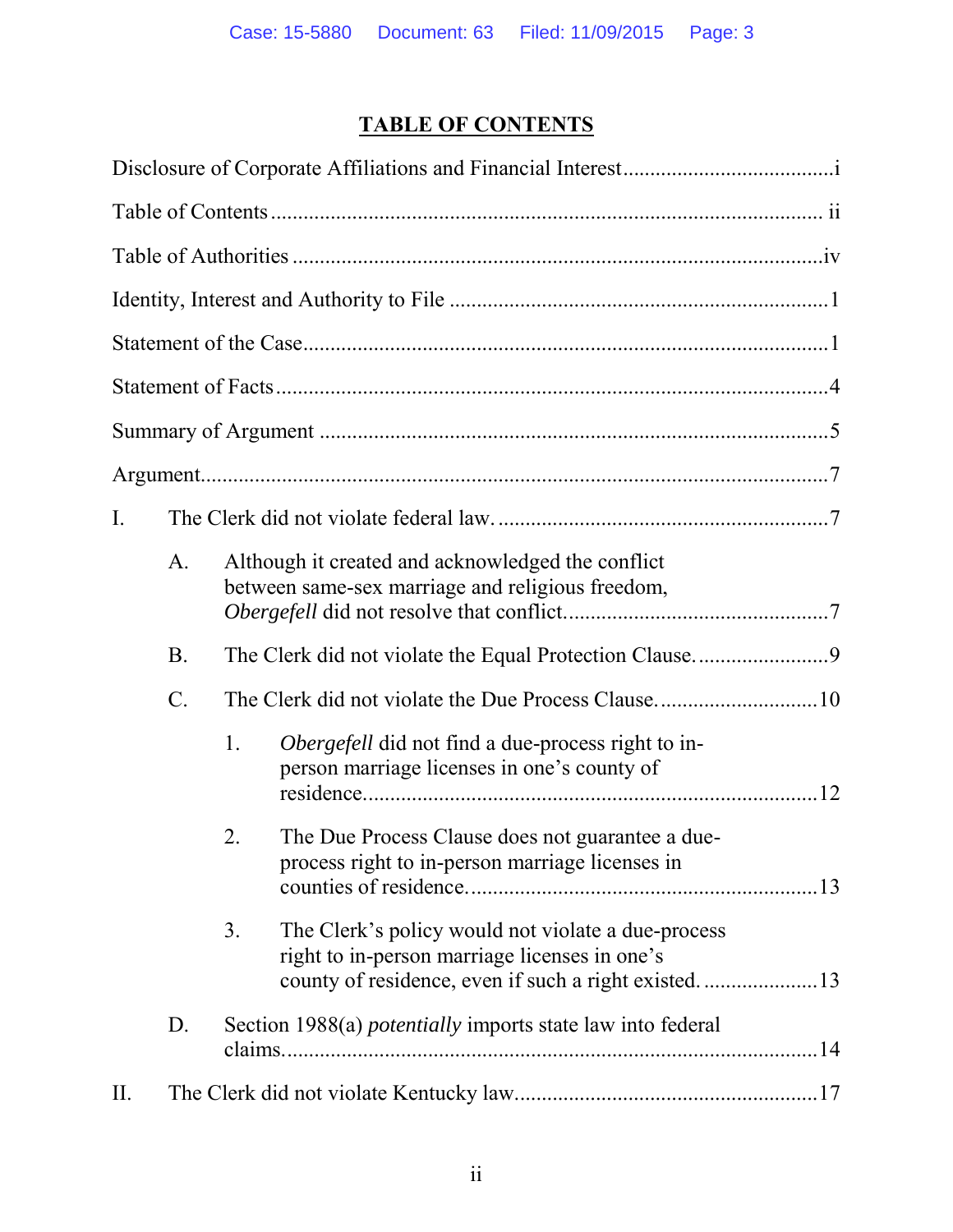|      | A <sub>1</sub>  |    | Kentucky RFRA modifies the Clerk's obligations under                                                                                                        |     |
|------|-----------------|----|-------------------------------------------------------------------------------------------------------------------------------------------------------------|-----|
|      | <b>B.</b>       |    | Federal courts lack authority to interpret Kentucky RFRA<br>narrowly to cure perceived constitutional defects19                                             |     |
| III. |                 |    | Federal courts lack the authority to order the Clerk to issue                                                                                               |     |
|      | A <sub>1</sub>  |    | Sovereign immunity denies federal courts the authority to                                                                                                   |     |
|      |                 | 1. | Kentucky's sovereign immunity applies to county                                                                                                             |     |
|      |                 | 2. | The Clerk can raise immunity for the first time on                                                                                                          |     |
|      |                 | 3. | Unless $\S 1988(a)$ applies, the Young exception to<br>sovereign immunity does not cover violations of                                                      |     |
|      | <b>B.</b>       |    | Incorporating state law under $\S 1988(a)$ cannot save the<br>Couples' federal claims because the Clerk has not                                             | .27 |
|      | $\mathcal{C}$ . |    | Even if the Clerk lacked – or declined to assert –<br>sovereign immunity, federal courts would lack<br>supplemental jurisdiction for the Couples' state-law | .28 |
|      |                 |    |                                                                                                                                                             |     |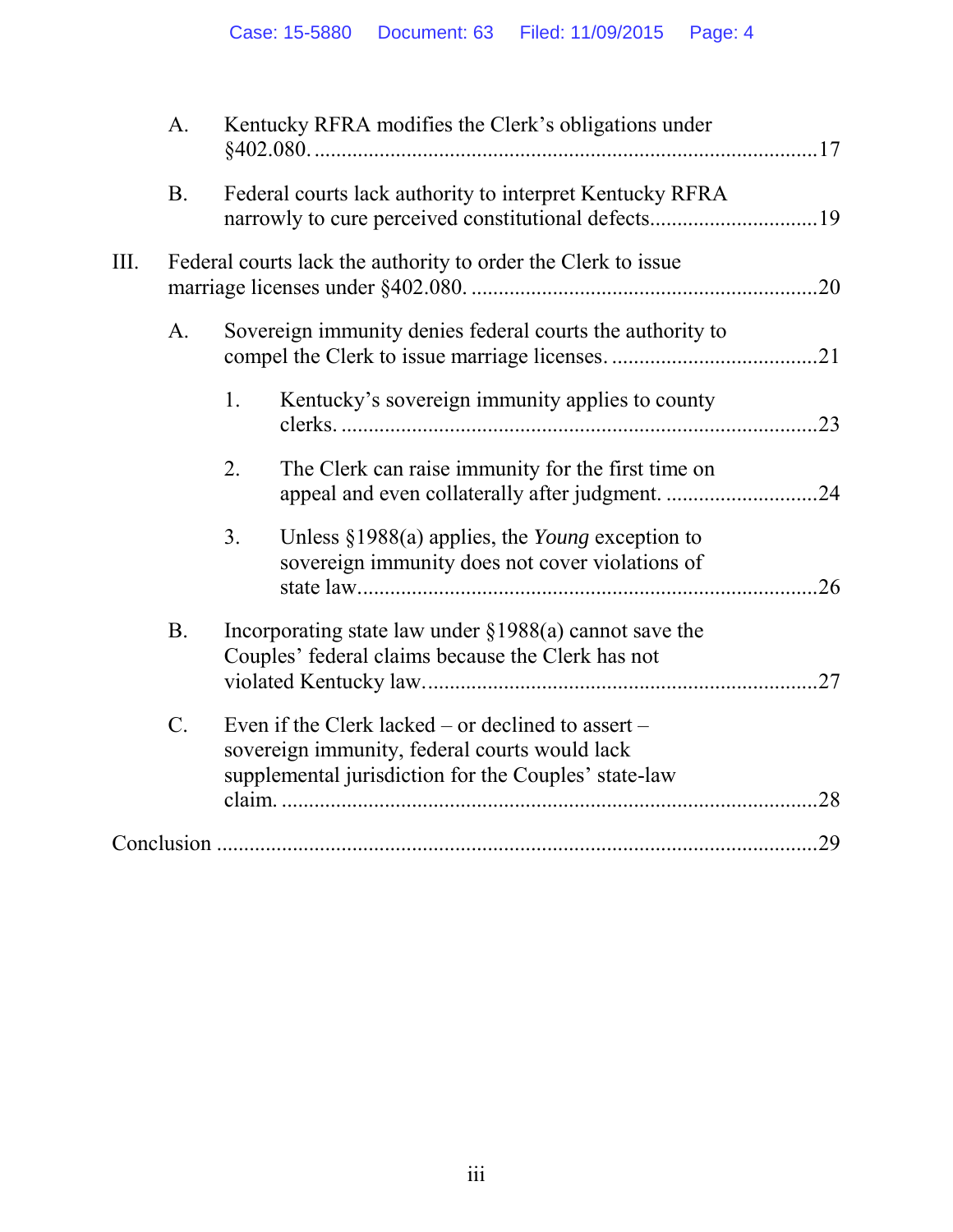## **TABLE OF AUTHORITIES**

# **CASES**

| Akers v. McGinnis,                                         |     |
|------------------------------------------------------------|-----|
| Alden v. Maine,                                            |     |
| Babineau v. Fed'l Express Corp.,                           |     |
| Baker v. Nelson,                                           |     |
| Bd. of Trs. of Ky. Ret. Sys. v. Commonwealth,              |     |
| Buono v. Kempthorne,                                       |     |
| City of Boerne v. Flores,                                  |     |
| Commonwealth Bd. of Claims v. Harris,                      |     |
| Commonwealth, Department of Highways v. Davidson,          |     |
| Commonwealth, Transportation Cabinet v. Roof, Ky,          |     |
| Cooper v. Parrish,                                         |     |
| Corp. of Presiding Bishop of the Church of Jesus Christ of |     |
| Crabbs v. Scott,                                           |     |
| Diaz v. Mich. Dep't of Corr.,                              | .22 |
| Empire Healthchoice Assur., Inc. v. McVeigh,               |     |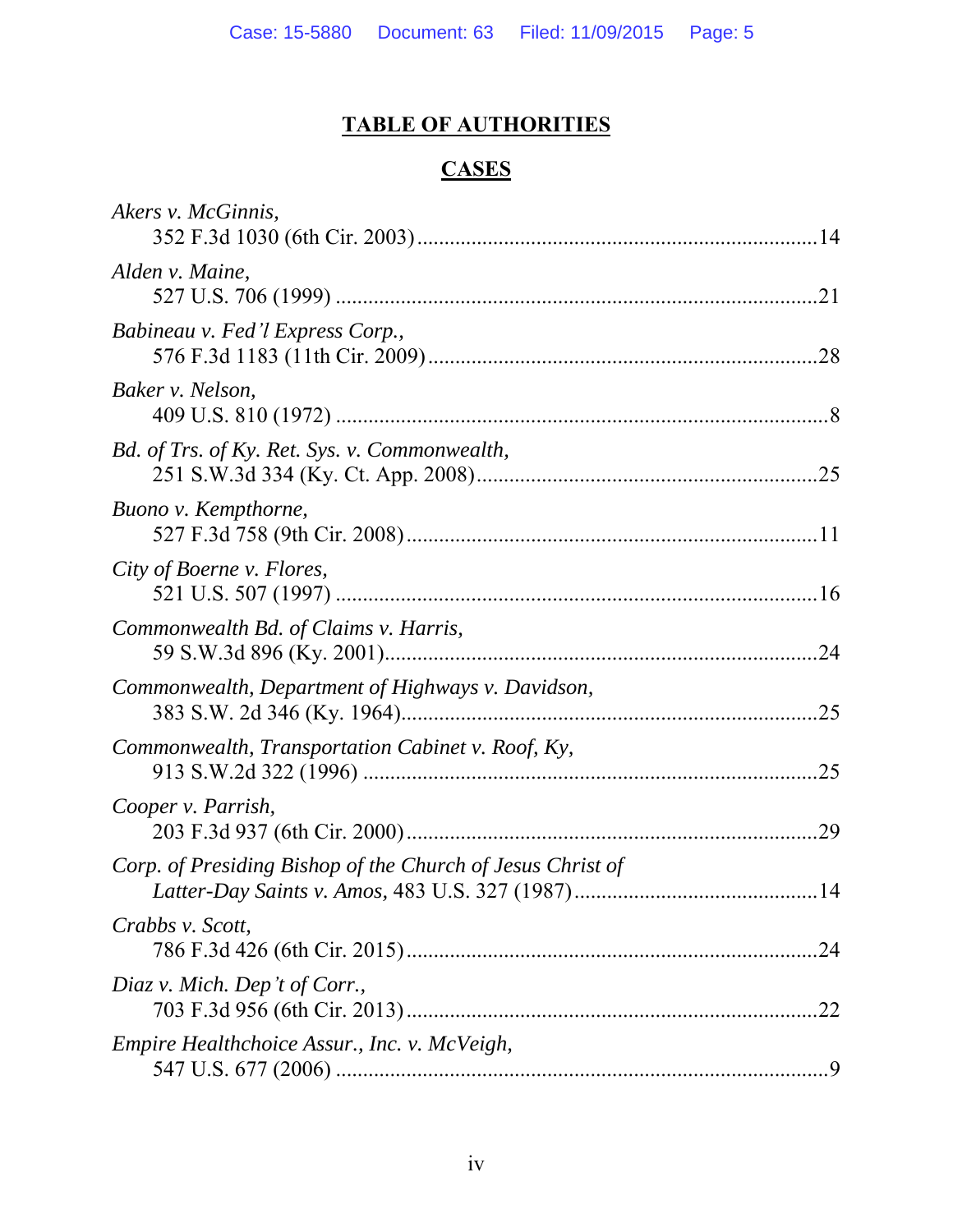| Employment Div., Dep't of Human Resources of Ore. v. Smith, |
|-------------------------------------------------------------|
| Ernst v. Rising,                                            |
| Eubanks v. Wilkinson,                                       |
| Ex parte Young,                                             |
| FDA v. Brown & Williamson Tobacco Corp.,                    |
| Flaskamp v. Dearborn Pub. Sch.,                             |
| Freimanis v. Sea-Land Serv., Inc.,                          |
| Gannett Co. v. DePasquale,                                  |
| Gatewood v. Tunk,                                           |
| Grayned v. City of Rockford,                                |
| Green v. Mansour,<br>.22                                    |
| Hans v. Louisiana,                                          |
| Heckler v. Mathews,                                         |
| Huron Valley Hosp., Inc. v. City of Pontiac,                |
| In re United Airlines, Inc.,                                |
| Jefferson County Bd. of Educ. v. Fell,                      |
| Lexington-Fayette Urban County Gov't v. Smolcic,            |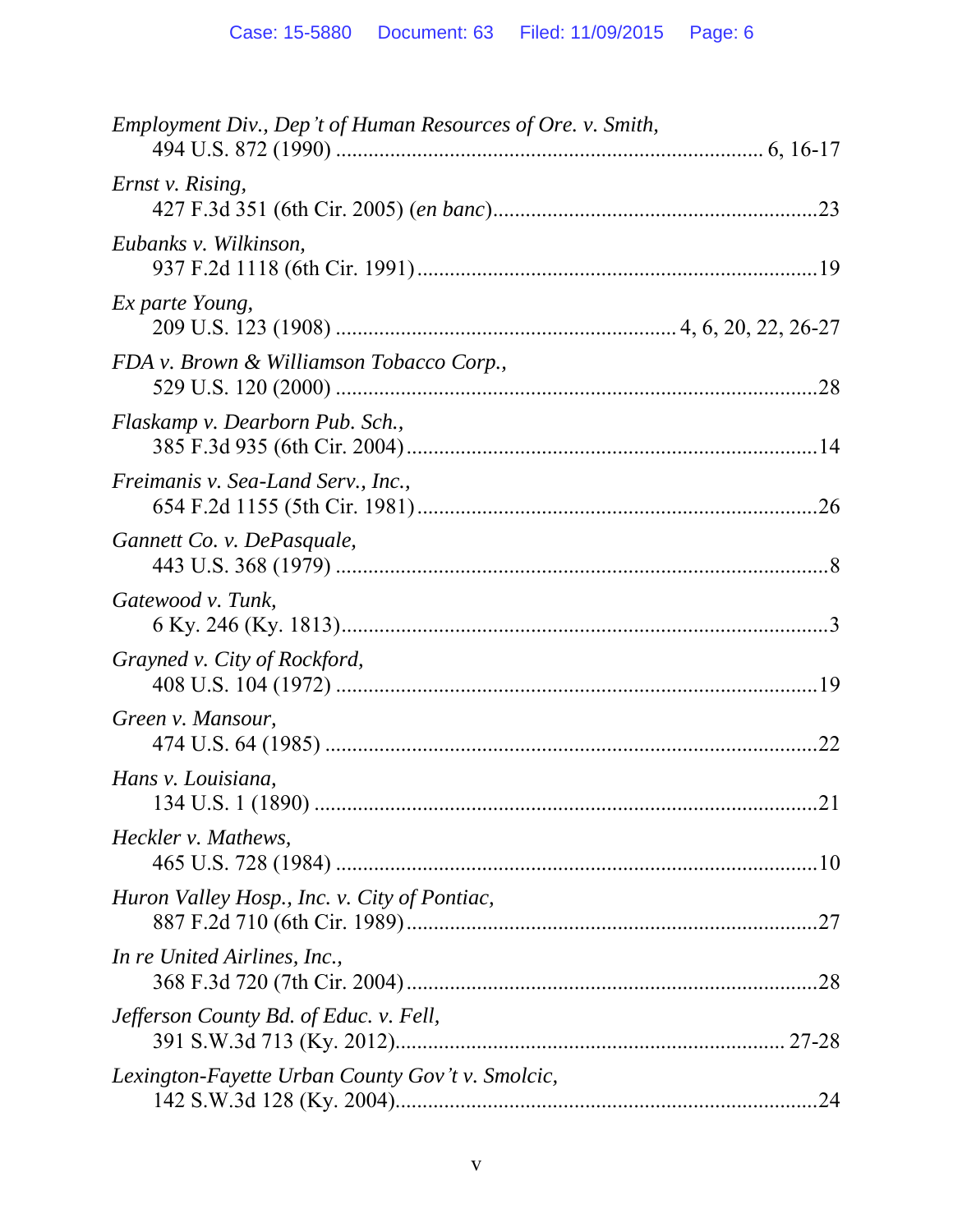| Lynch v. Household Fin. Corp.,                       |
|------------------------------------------------------|
| Lyng v. Castillo,                                    |
| McAuliffe v. City of New Bedford,                    |
| Miller v. Davis,                                     |
| Mixon v. Ohio,                                       |
| Morehead v. Barnett,<br>2014 U.S. Dist. LEXIS 83461, |
| Obergefell v. Hodges,                                |
| Pearce v. Univ. of Louisville,                       |
| Pennhurst State Sch. & Hosp. v. Halderman,           |
| Pickering v. Bd. of Educ.,                           |
| Planned Parenthood of Southeastern Penn. v. Casey,   |
| Schwindel v. Meade Cnty.,                            |
| Sherbert v. Verner,                                  |
| Sosna v. Iowa,                                       |
| Sossamon v. Texas,                                   |
| St. Matthews Fire Prot. Dist. v. Aubrey,             |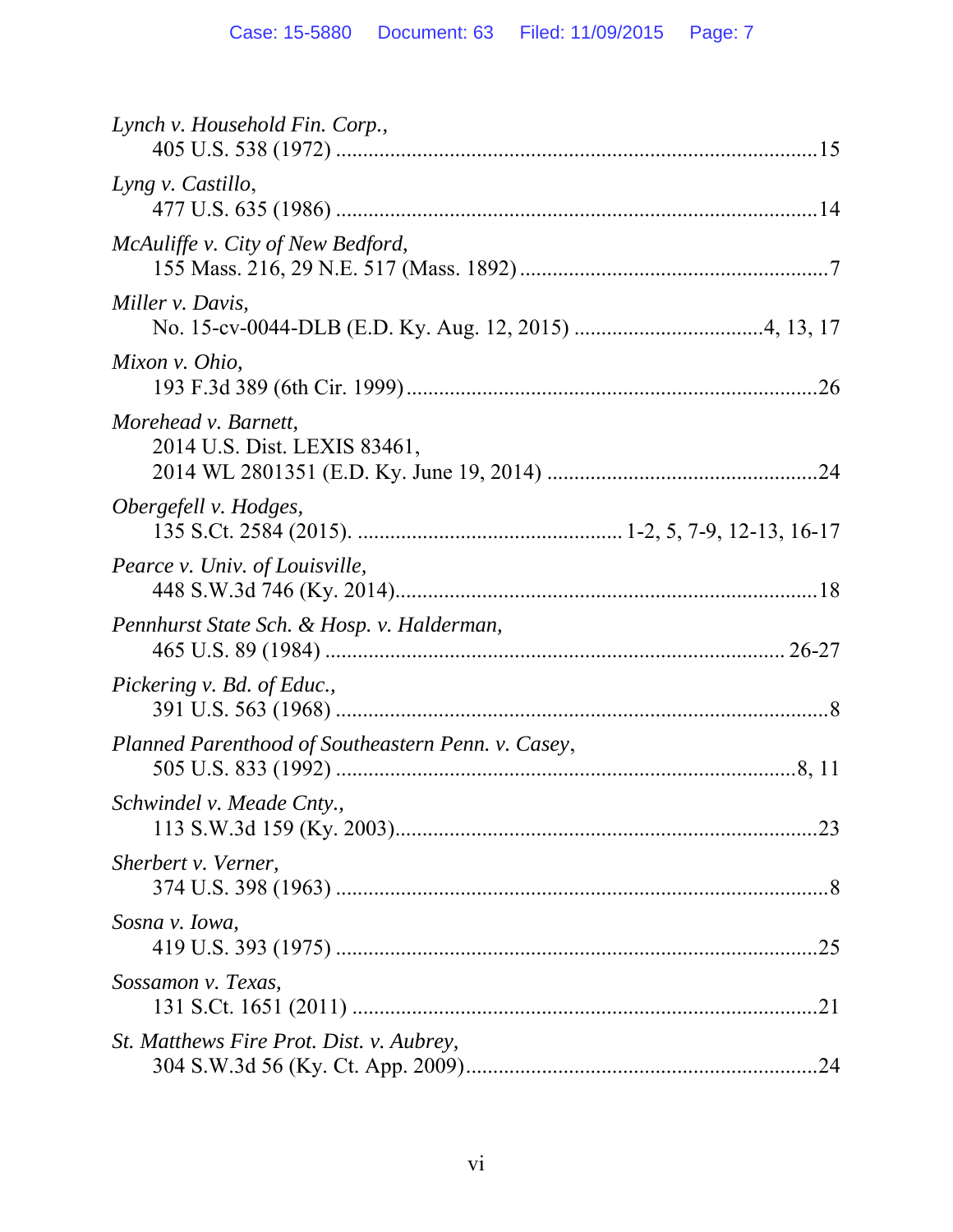| Thompson v. Goetzmann,                                               |  |
|----------------------------------------------------------------------|--|
| Travelers Indem. Co. v. Bailey,                                      |  |
| U.S. v. Georgia,                                                     |  |
| U.S. v. Windsor,                                                     |  |
| United Food & Commercial Workers Intern. Union, AFL-CIO, CLC         |  |
| United States Nat'l Bank of Ore. v. Indep. Ins. Agents of Am., Inc., |  |
| Univ. of Kentucky v. Guynn,                                          |  |
| Vaughn v. Lawrenceburg Power Sys.,                                   |  |
| Verizon Md., Inc. v. Pub. Serv. Comm'n of Md.,                       |  |
| Washington v. District of Columbia,                                  |  |
| Waters v. Churchill,                                                 |  |
| Webster v. Reprod. Health Servs.,                                    |  |
| Wells v. Commonwealth Department of Highways, Ky.,                   |  |
| Wideman v. Shallowford Community Hosp., Inc.,                        |  |
| Williams v. Kelley,                                                  |  |
| Wilson v. Garcia,                                                    |  |
| Wilson v. Morgan,                                                    |  |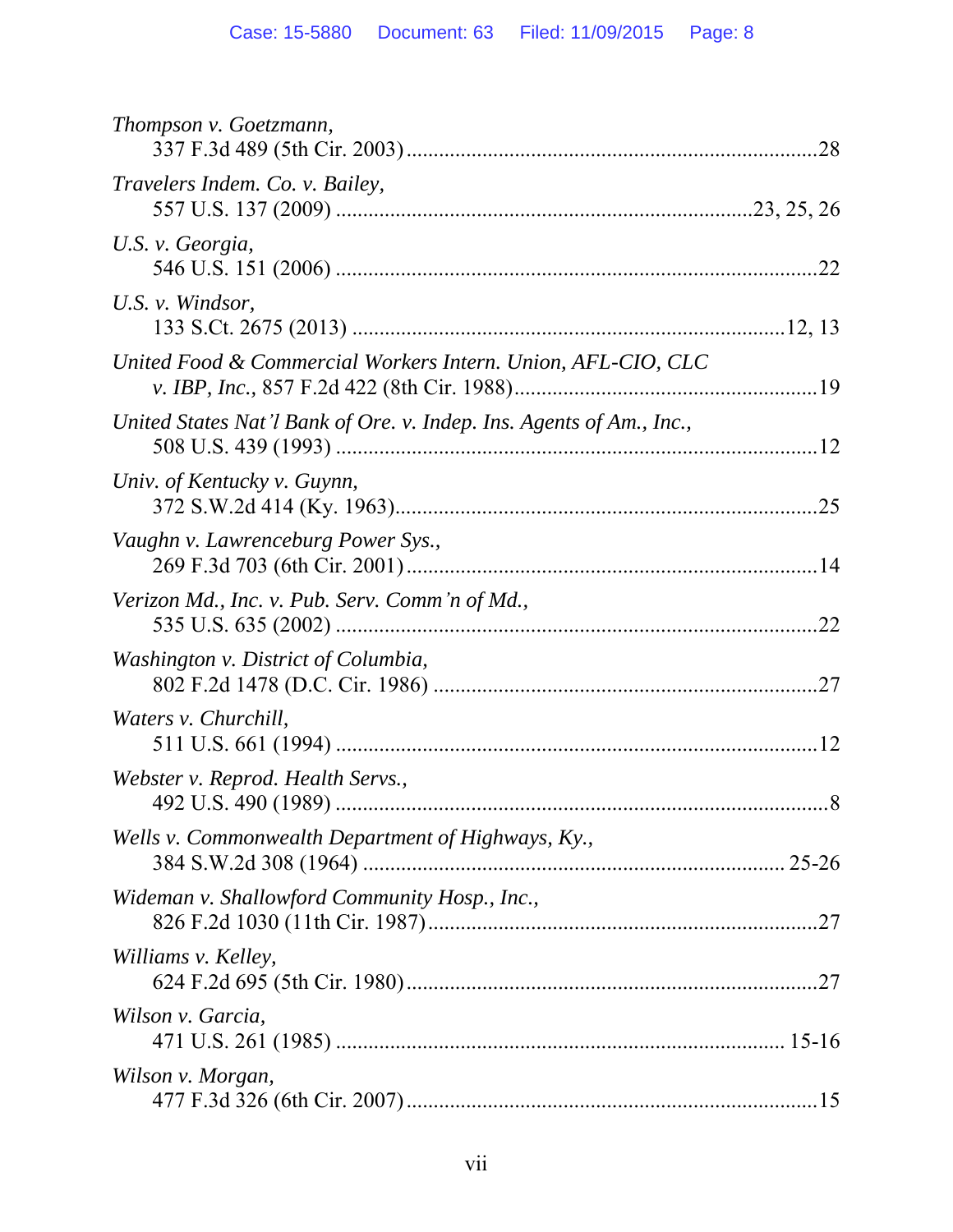| Wilson-Jones v. Caviness,                  |  |
|--------------------------------------------|--|
| Wisconsin Dep't of Corrections v. Schacht, |  |
| Yanero v. Davis,                           |  |
| Zablocki v. Redhail,                       |  |

## **STATUTES**

| Religious Freedom Restoration Act,          |  |
|---------------------------------------------|--|
|                                             |  |
|                                             |  |
|                                             |  |
|                                             |  |
| Kentucky Religious Freedom Restoration Act, |  |
|                                             |  |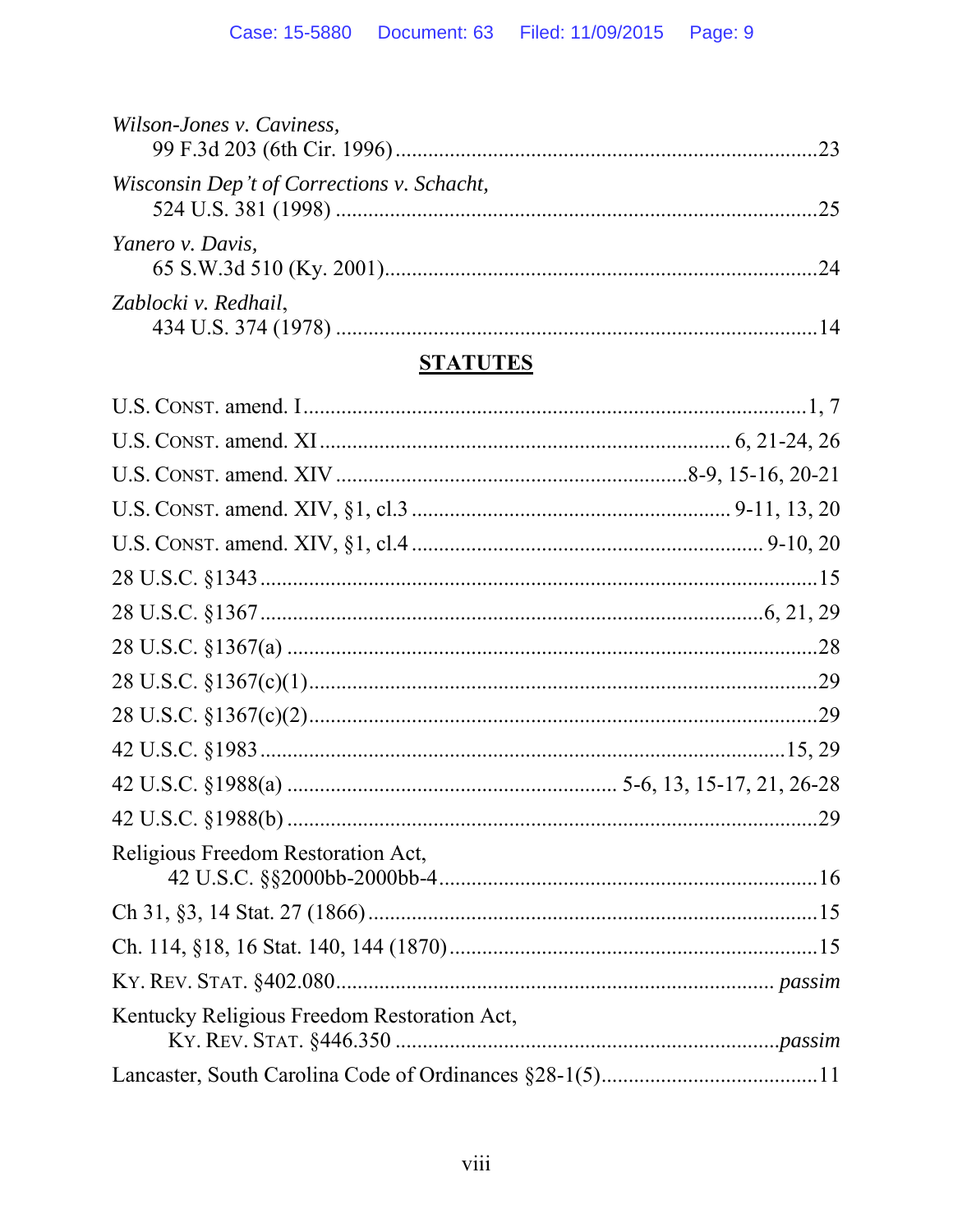| <b>LEGISLATIVE HISTORY</b>                                                                                                                                                                |
|-------------------------------------------------------------------------------------------------------------------------------------------------------------------------------------------|
|                                                                                                                                                                                           |
| <b>RULES AND REGULATIONS</b>                                                                                                                                                              |
|                                                                                                                                                                                           |
| <b>OTHER AUTHORITIES</b>                                                                                                                                                                  |
| Bureau of Labor Statistics, U.S. Dep't of Labor, "May 2014 Metropolitan and<br>Nonmetropolitan Area Definitions" (Mar. 25, 2015)<br>$(http://www.bls.gov/oes/current/msa def.htm#26580)3$ |
| Monica Davey, et al., After Rights Clash, Two States Revise Legislation,                                                                                                                  |
| Kentucky Dep't for Libraries and Archives, "Kentucky County Formation Chart"<br>(http://kdla.ky.gov/researchers/Pages/countyformationchart.aspx)3                                         |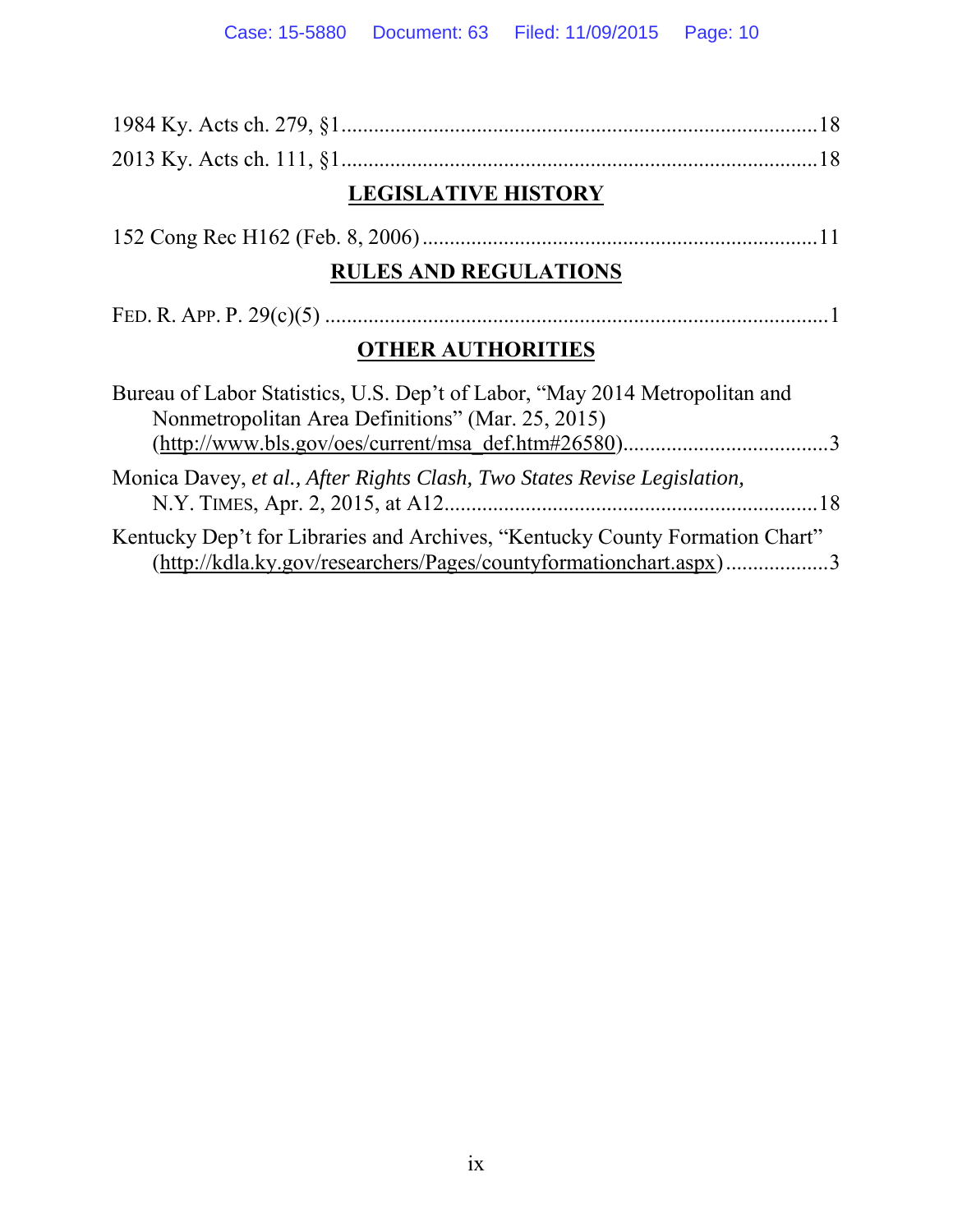### **IDENTITY, INTEREST AND AUTHORITY TO FILE**

*Amicus curiae* Eagle Forum Education & Legal Defense Fund ("EFELDF"), a nonprofit Illinois corporation, submits this *amicus* brief with the consent of all parties.<sup>1</sup> Since its founding in 1981, EFELDF has consistently defended traditional American values, including not only traditional marriage, defined as the union of husband and wife, but also the religious freedoms that were instrumental in this Nation's founding. Although the Supreme Court recently held that our "Constitution … does not permit the State to bar same-sex couples from marriage on the same terms as accorded to couples of the opposite sex," even the Court acknowledged that the "First Amendment ensures that religious organizations and persons are given proper protection." *Obergefell v. Hodges,* 135 S.Ct. 2584, 2607 (2015). This litigation presents the new issue of how to balance the important interests at stake on all sides. For the foregoing reasons, EFELDF has direct and vital interests in the issues raised here.

### **STATEMENT OF THE CASE**

Plaintiffs are same-sex and opposite-sex couples (the "Couples") residing in Rowan County, Kentucky, who wish to obtain marriage licenses. The defendant is the Rowan County Clerk (the "Clerk"), whom Kentucky law authorizes to issue

 $\overline{a}$ 

<sup>1</sup> Pursuant to FED. R. APP. P.  $29(c)(5)$ , the undersigned counsel certifies that: counsel for *amicus* authored this brief in whole; no counsel for a party authored this brief in any respect; and no person or entity – other than *amicus*, its members, and its counsel – contributed monetarily to this brief's preparation or submission.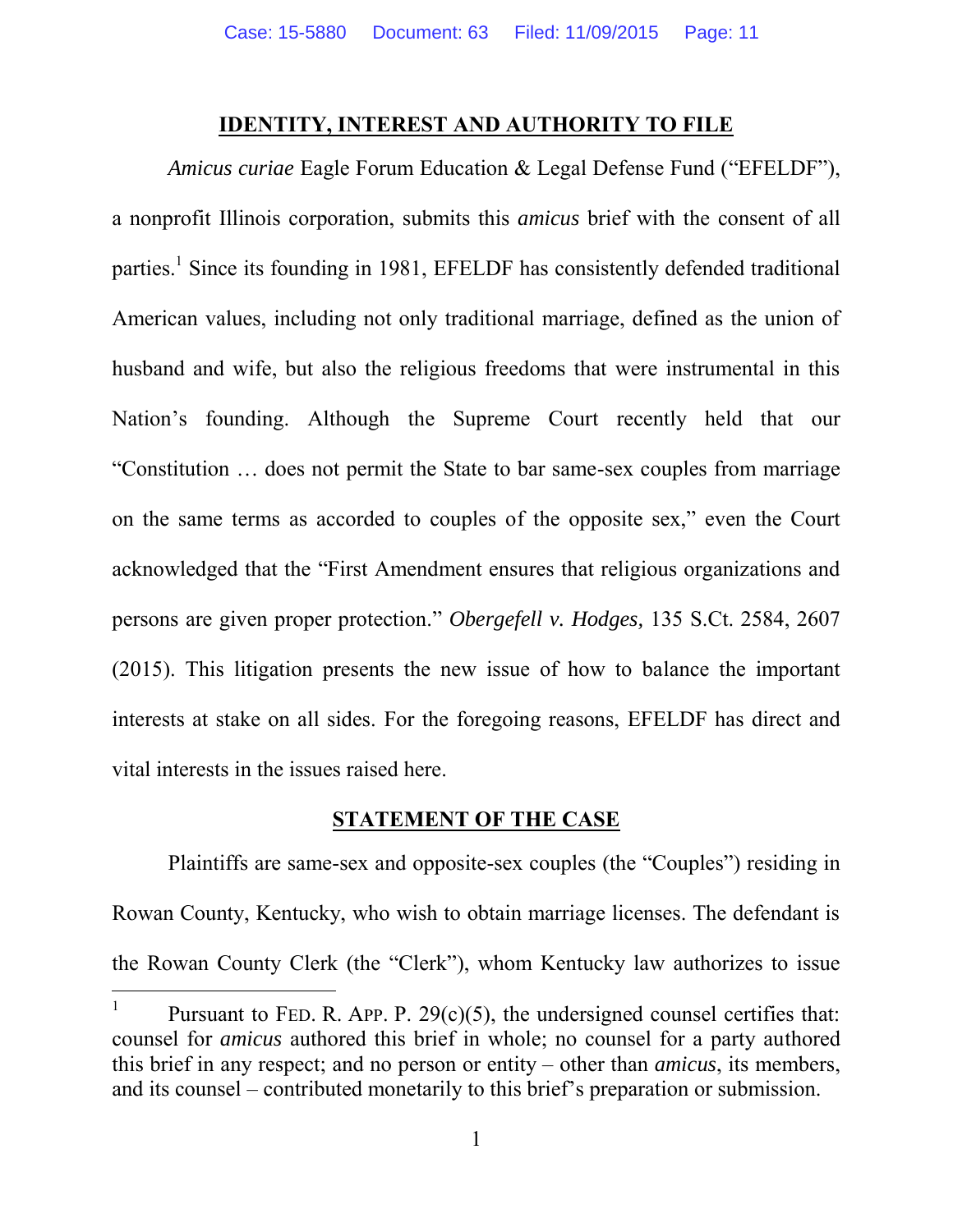marriage licenses. In its current configuration, Kentucky's marriage-license form would require the Clerk to violate her faith if she issued a marriage license bearing her name and imprimatur for a same-sex marriage, and she has filed a third-party complaint against appropriate Kentucky officials to achieve an accommodation under which the Couples' demands for same-sex marriage licenses would not infringe her religious-freedom rights.

Consequently, the Clerk ceased dispensing marriage licenses to anyone, consistent with the Supreme Court's recent holding that the "Constitution … does not permit the State to bar same-sex couples from marriage on the *same terms* as accorded to couples of the opposite sex." *Obergefell v. Hodges,* 135 S.Ct. 2584, 2607 (2015) (emphasis added). Under Kentucky law, however, the Couples are free to obtain marriage licenses at numerous other locations statewide including every other county seat, both in person and by mail:

> The license shall be issued by the clerk of the county in which the female resides at the time, unless the female is eighteen (18) years of age or over or a widow, and the license is issued on her application in person or by writing signed by her, in which case it may be issued by any county clerk.

KY. REV. STAT. §402.080. Moreover, the Kentucky Religious Freedom Restoration Act ("Kentucky RFRA") ameliorates §402.080 by providing that the "right to act or refuse to act in a manner motivated by a sincerely held religious belief may not be substantially burdened unless the government proves by clear and convincing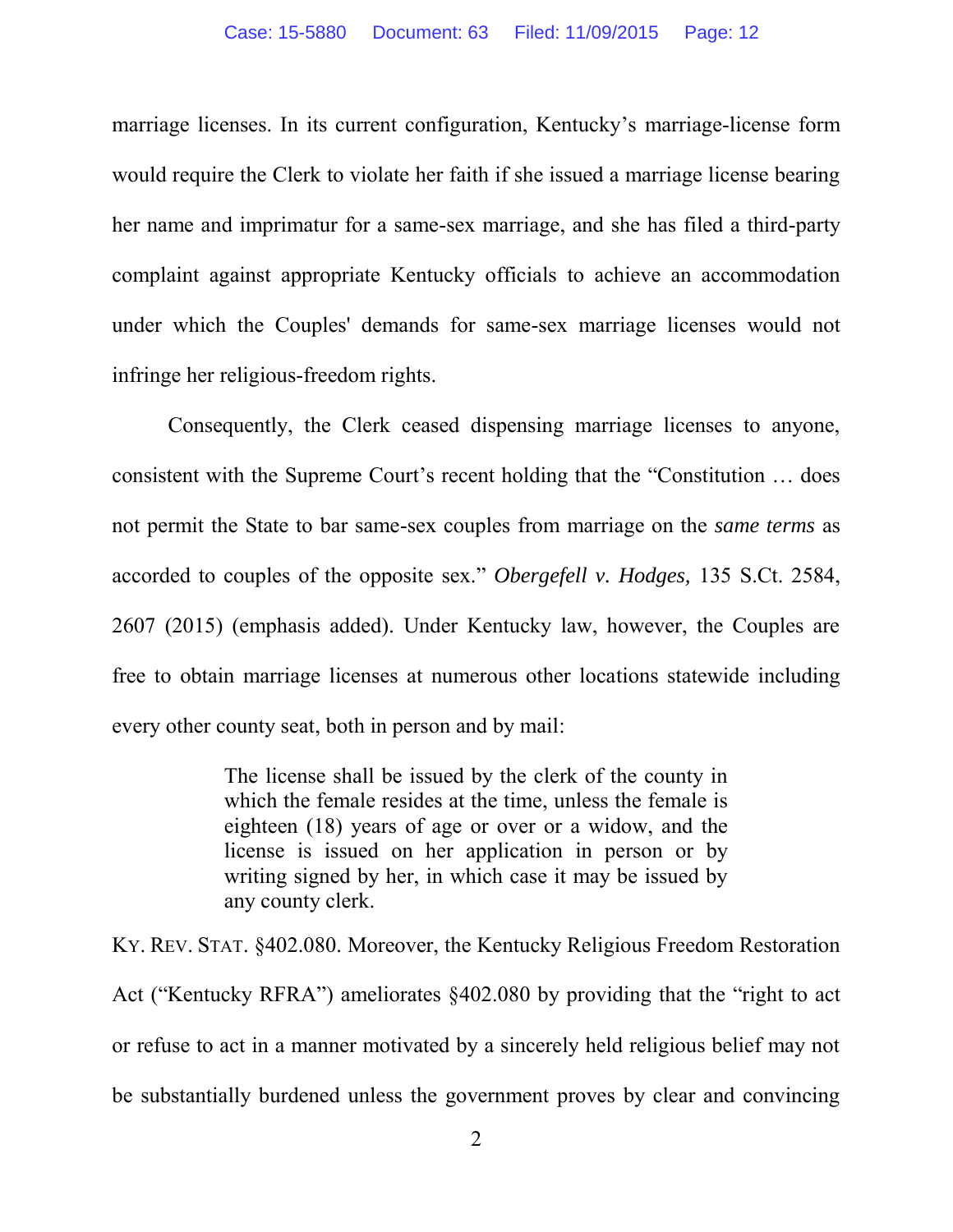evidence that it has a compelling governmental interest in infringing the specific act or refusal to act and has used the least restrictive means to further that interest." KY. REV. STAT. §446.350.

Even without Kentucky RFRA's required accommodation of the Clerk's religious beliefs, §402.080 enables Kentucky adults and widows to obtain marriage licenses from any county clerk.<sup>2</sup> Indeed, marriage licenses were available in the two metropolitan areas to which the Couples have travelled to attend proceedings before the district court below, to say nothing of the several counties through which the Couples would have had to travel to attend those hearings. *See* Davis Br. at 14 (60 miles to Ashland and 100 miles to Covington).<sup>3</sup> The Couples' traveling those distances clearly did not present a significant burden.

Notwithstanding both Kentucky RFRA and the ease of the Couples' obtaining licenses via alternate means, the district court viewed the Clerk's failure

l

<sup>2</sup> Even for minors, a marriage would not be invalid because the license was issued in the wrong county. *Gatewood v. Tunk,* 6 Ky. 246 (Ky. 1813) (decided under prior law).

<sup>3</sup> Catlettsburg (the county seat of Boyd County) is in the Huntington-Ashland-Ironton metropolitan area, Bureau of Labor Statistics, U.S. Dep't of Labor, "May 2014 Metropolitan and Nonmetropolitan Area Definitions" (Mar. 25, 2015) (available at http://www.bls.gov/oes/current/msa\_def.htm#26580) (last visited Nov. 9, 2015), and Covington is one of the two county seats of Kenton County. *See* Kentucky Dep't for Libraries and Archives, "Kentucky County Formation Chart" (available at http://kdla.ky.gov/researchers/Pages/countyformationchart.aspx) (last visited Nov. 9, 2015).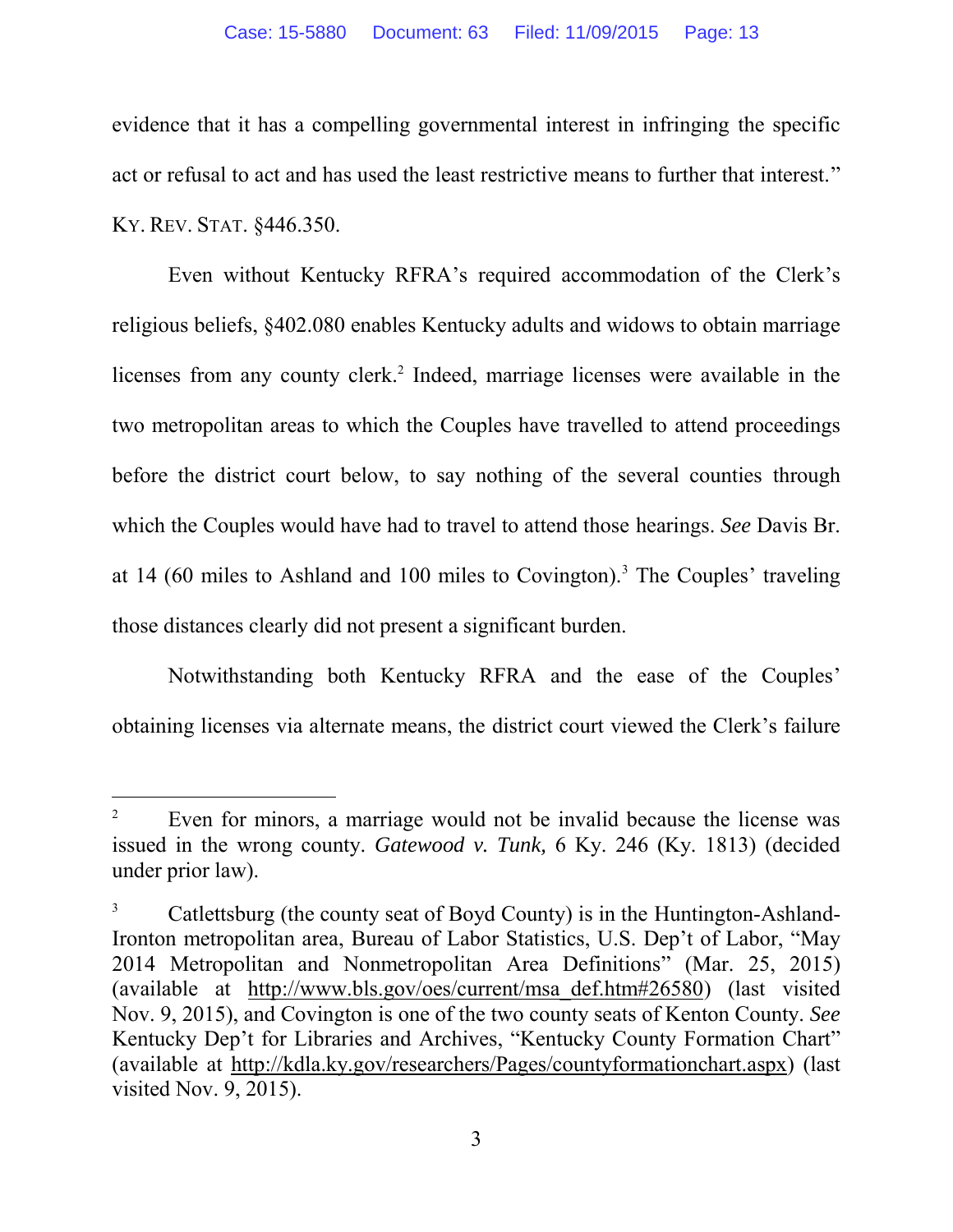to do her "statutorily assigned duties" under §402.080 as the key question:

[T]he Court finds that Plaintiffs have one feasible avenue for obtaining their marriage licenses – they must go to another county. Davis makes much of the fact that Plaintiffs are able to travel, but she fails to address the *one question that lingers in the Court's mind.* Even if Plaintiffs are able to obtain licenses elsewhere, why should they be required to? The state has long entrusted county clerks with the task of issuing marriage licenses. It does not seem unreasonable for Plaintiffs, as Rowan County voters, to expect their elected official to perform her *statutorily assigned duties.* And yet, that is precisely what Davis is refusing to do.

PgID.1159 (emphasis added). In granting injunctive relief, the district court relied on the *Ex parte Young,* 209 U.S. 123 (1908), exception to sovereign immunity for the authority to enjoin the Clerk's marriage policies. PgID.1153-54 & n.4. The district court subsequently imprisoned her for refusing to violate her religious beliefs by issuing same-sex marriage licenses. Davis Br. at 23-24.

### **STATEMENT OF FACTS**

*Amicus* EFELDF adopts the facts as stated in the Clerk's brief. Davis Br. at 9-26. In summary, the Clerk has religious objections to distributing marriage licenses to same-sex couples in the Kentucky marriage license's current form, she has taken reasonable steps to cure the disconnect between her beliefs and the current form, she has applied her no-license policy evenhandedly to same-sex and opposite-sex couples, and the Couples could obtain marriage licenses more easily than filing this suit, either in person or by mail, without significant effort.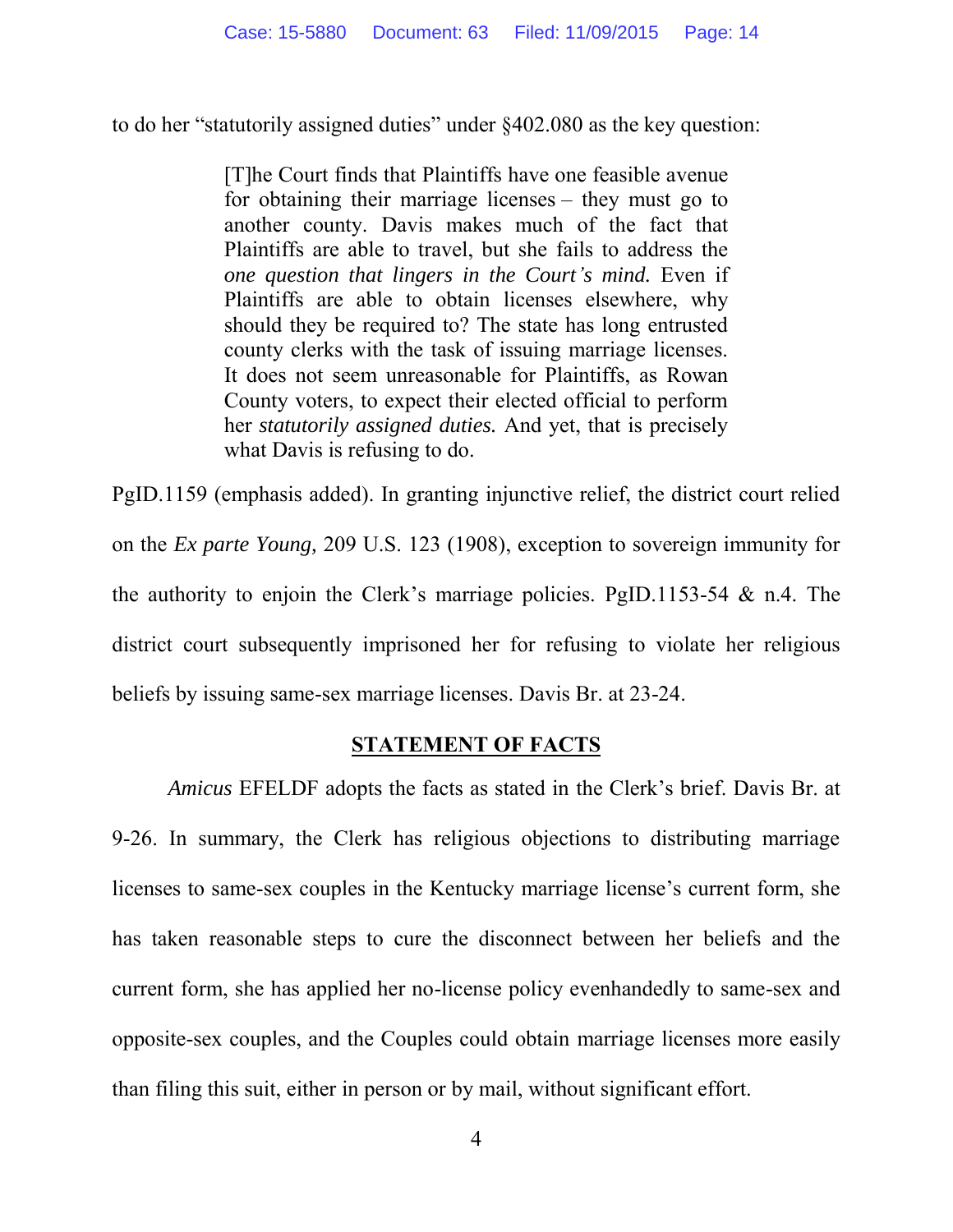#### **SUMMARY OF ARGUMENT**

Although the Couples demand their rights under *Obergefell,* this litigation requires the Court to balance the Couples' asserted marriage rights with the Clerk's religious-freedom rights. Because *Obergefell* acknowledged but did not resolve that conflict by setting the appropriate test for striking that balance (Section I.A), federal law is "deficient … to furnish suitable remedies" under 42 U.S.C. §1988(a). Thus, a federal court evaluating this conflict could look to Kentucky RFRA to balance these interests (Section I.D). Without resort to Kentucky law, moreover, the Clerk's no-marriage-license policy does not violate purely federal law: (a) as to equal-protection, the Clerk evenhandedly denied licenses to all couples consistent with *Obergefell* (Section I.B), and (b) as to due-process, the minor imposition of seeking licenses in-person or via mail from adjacent counties or the capital does not sufficiently impair marriage rights under Circuit precedent to trigger stringent review, and Kentucky RFRA's accommodation of the Clerk's religious views qualifies as a sufficiently rational government interest to defeat the Couples' purely federal due-process claims (Section I.C).

As indicated, Kentucky law requires the balancing of the Clerk's obligations under §402.080 with the accommodations that Kentucky RFRA provides (Section II.A). Significantly, although the district court disagreed with the Clerk's reading of Kentucky RFRA, federal courts lack the authority to narrow state laws by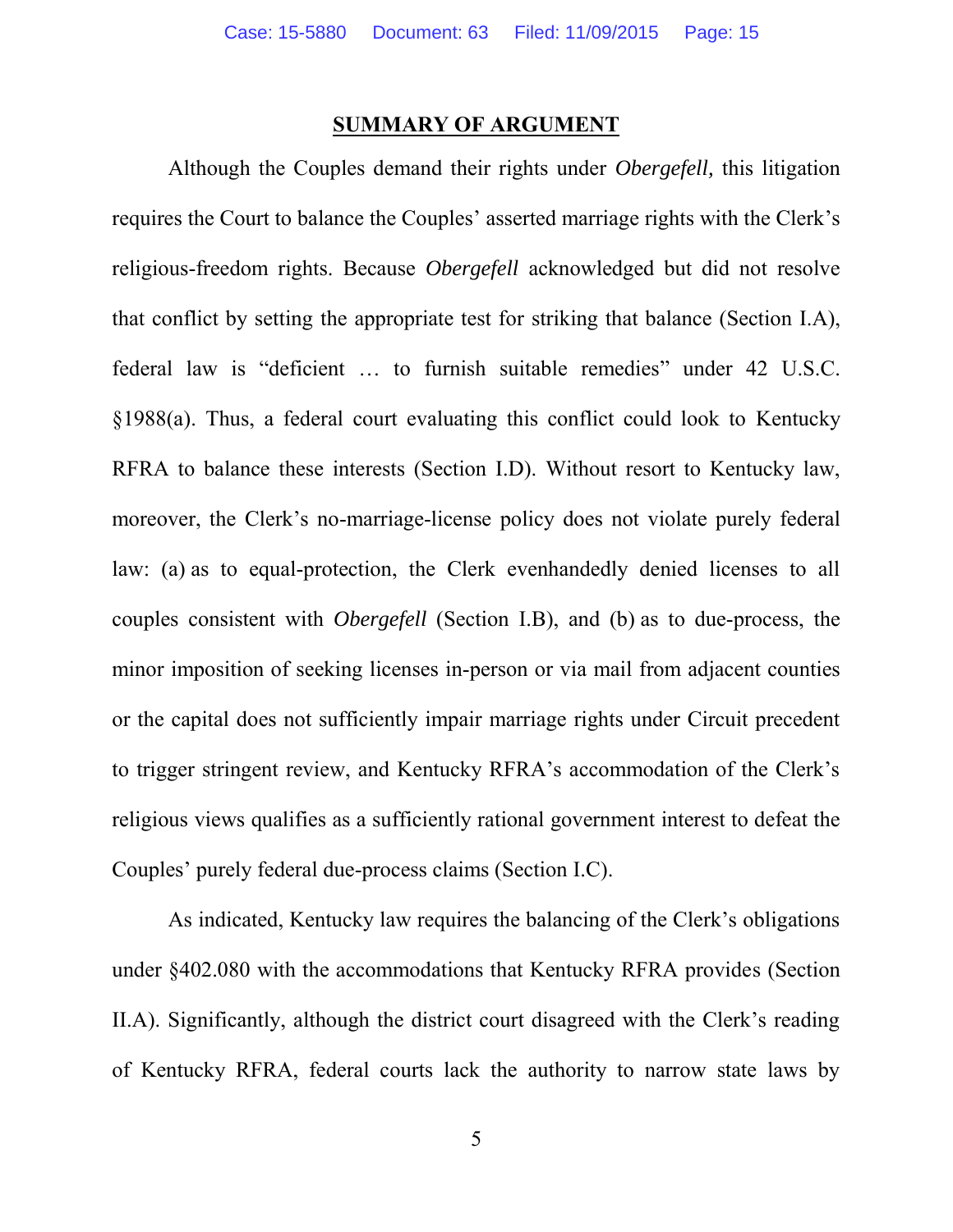interpretation (Section II.B), which counsels for federal courts' avoiding this issue entirely under three separate jurisdictional or quasi-jurisdictional bases.

Kentucky clerks implementing state marriage policies share the State's sovereign immunity from suit under the Eleventh Amendment (Section III.A.1), and the *Young* exception to sovereign immunity requires an ongoing violation of *federal* law: mere violations of *state* law are insufficient to avoid the Clerk's immunity (Section III.A.3). Similarly, if the Clerk is not immune, the Couples could assert – but have not asserted – supplemental jurisdiction under 28 U.S.C. §1367; but supplemental jurisdiction is inappropriate where the state-law claim predominates or requires a novel or complex ruling under state law, which is precisely the case with the conflict between §402.080 and Kentucky RFRA (Section III.C). Finally, while incorporating Kentucky RFRA via §1988(a) might save the Clerk, the same is not true for incorporating §402.080 to aid the Couples. First, federal law is adequate to define due-process protections here, without incorporating §402.080's county-of-residence provisions into the Couples' federal claims; second, the Couples cannot cherry-pick Kentucky law by incorporating §402.080 without Kentucky RFRA's accommodations; and third, if the Court finds Kentucky RFRA inconsistent with federal law, §1988(a) cannot incorporate *any* Kentucky law into the Couples' federal claims, thus defeating the district court's reliance on perceived statutory duties (Section III.B).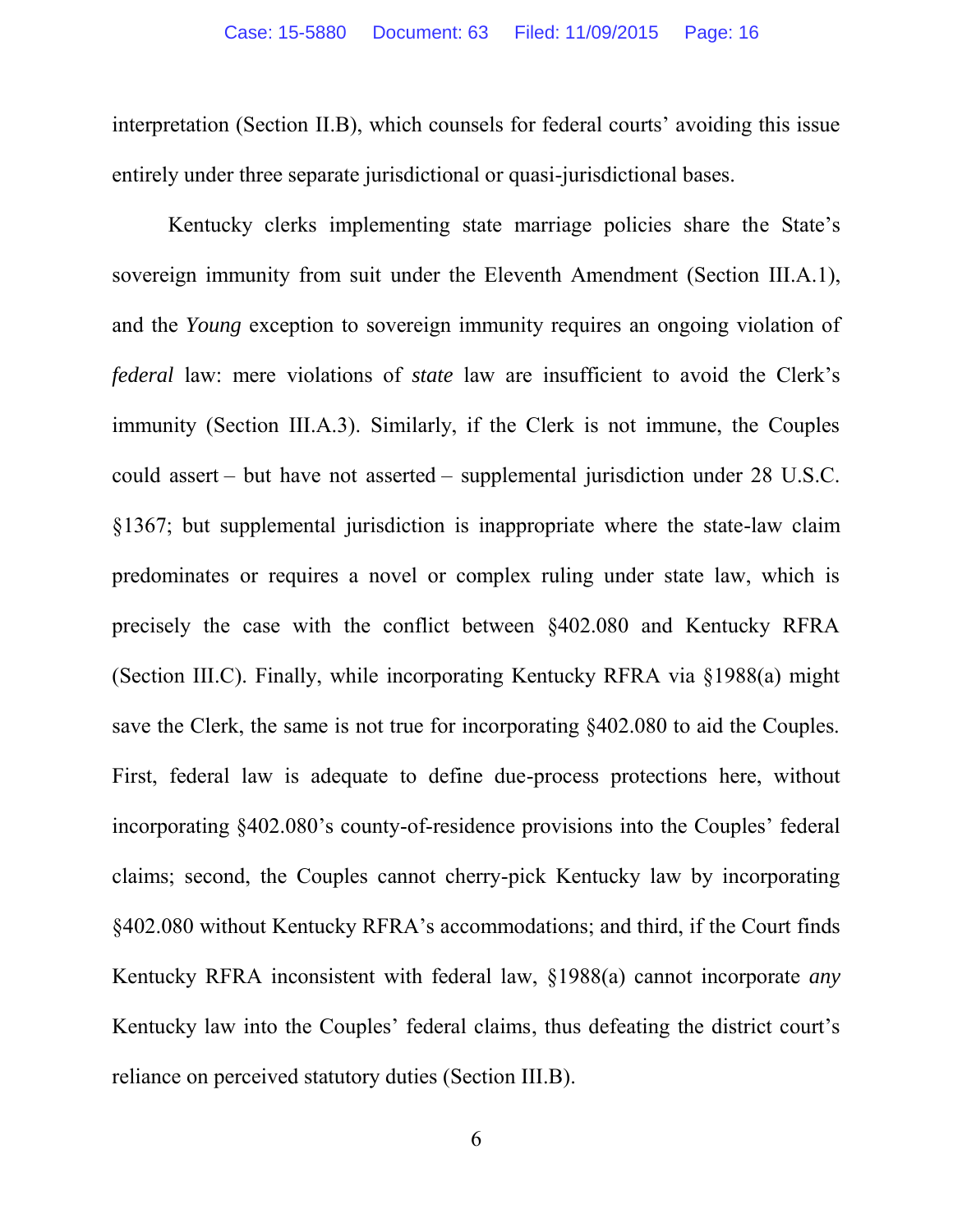#### **ARGUMENT**

### **I. THE CLERK DID NOT VIOLATE FEDERAL LAW.**

The same-sex plaintiffs driving this litigation impatiently assert their new rights under *Obergefell* and thus frame this litigation exclusively as the denial of *their* claimed right to "secur[e] a valid marriage license in Rowan County, Kentucky." Compl. ¶¶48, 58 (PgID.11, 13). Even when viewed in the light most favorable to the Couples, however, this litigation requires the *balancing of competing rights.*<sup>4</sup> Moreover, in the context of balancing the competing federal rights at issue, federal civil-rights law provides for looking to state laws such as Kentucky RFRA when federal law itself does not provide a framework for striking the right balance.

## **A. Although it created and acknowledged the conflict between samesex marriage and religious freedom,** *Obergefell* **did not resolve that conflict.**

Although the Couples emphasize that the Clerk is a public officer, we are long past the era of Justice Holmes' famous dictum that a policeman "may have a constitutional right to talk politics, but he has no constitutional right to be a policeman." *McAuliffe v. City of New Bedford,* 155 Mass. 216, 220, 29 N.E. 517 (Mass. 1892) (Holmes, J.). As a result, public officers and employees no longer "may constitutionally be compelled to relinquish the First Amendment rights" in

 $\overline{a}$ 

<sup>4</sup> As explained herein, EFELDF respectfully submits that the Couples do not, in fact, have significant federal rights to assert here.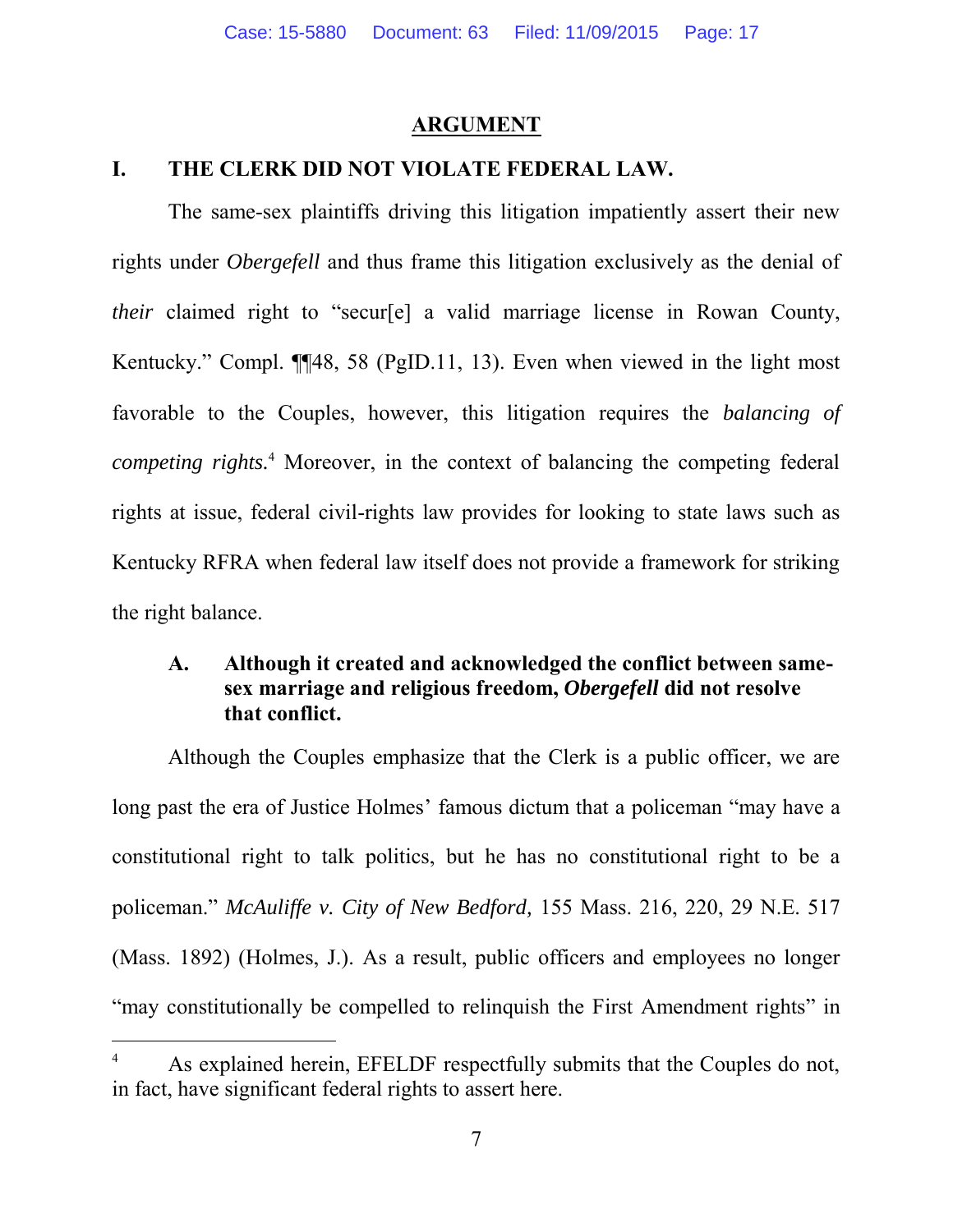all circumstances. *Pickering v. Bd. of Educ.,* 391 U.S. 563, 568 (1968); *cf. Sherbert v. Verner,* 374 U.S. 398 (1963) (government cannot condition public benefits on accepting Saturday employment if that is contrary to religious faith). The question presented here is how to balance the Couples' new rights with the Clerk's rights.

Of course, courts routinely balance rights against each other. *See, e.g., Planned Parenthood of Southeastern Penn. v. Casey*, 505 U.S. 833, 874 (1992) (women's right to abortion versus states' right to regulate women's health and interest in the unborn child's life); *Gannett Co. v. DePasquale,* 443 U.S. 368, 398- 99 (1979) (criminal defendants' due-process rights versus the media's and the public's freedom of the press). When federal courts strike such balances in specific contexts – especially in areas of judge-made law – the resulting balancing test necessarily appears nowhere in the Constitution. *See, e.g., Casey,* 505 U.S. at 878 (creating "undue-burden" test); *Webster v. Reprod. Health Servs.,* 492 U.S. 490, 547-48 (1989) (Blackmun, J., dissenting). Here, the Supreme Court recognized more than 100 years after the States ratified the Fourteenth Amendment that the States did not intend to create a right to same-sex marriage, *Baker v. Nelson,* 409 U.S. 810 (1972), but the Court has found in that Amendment a principle that purportedly allows it to infer such rights. *Obergefell,* 135 S.Ct. at 2598. The implications of *Obergefell* necessarily remain for the lower federal courts and ultimately for the Supreme Court to resolve.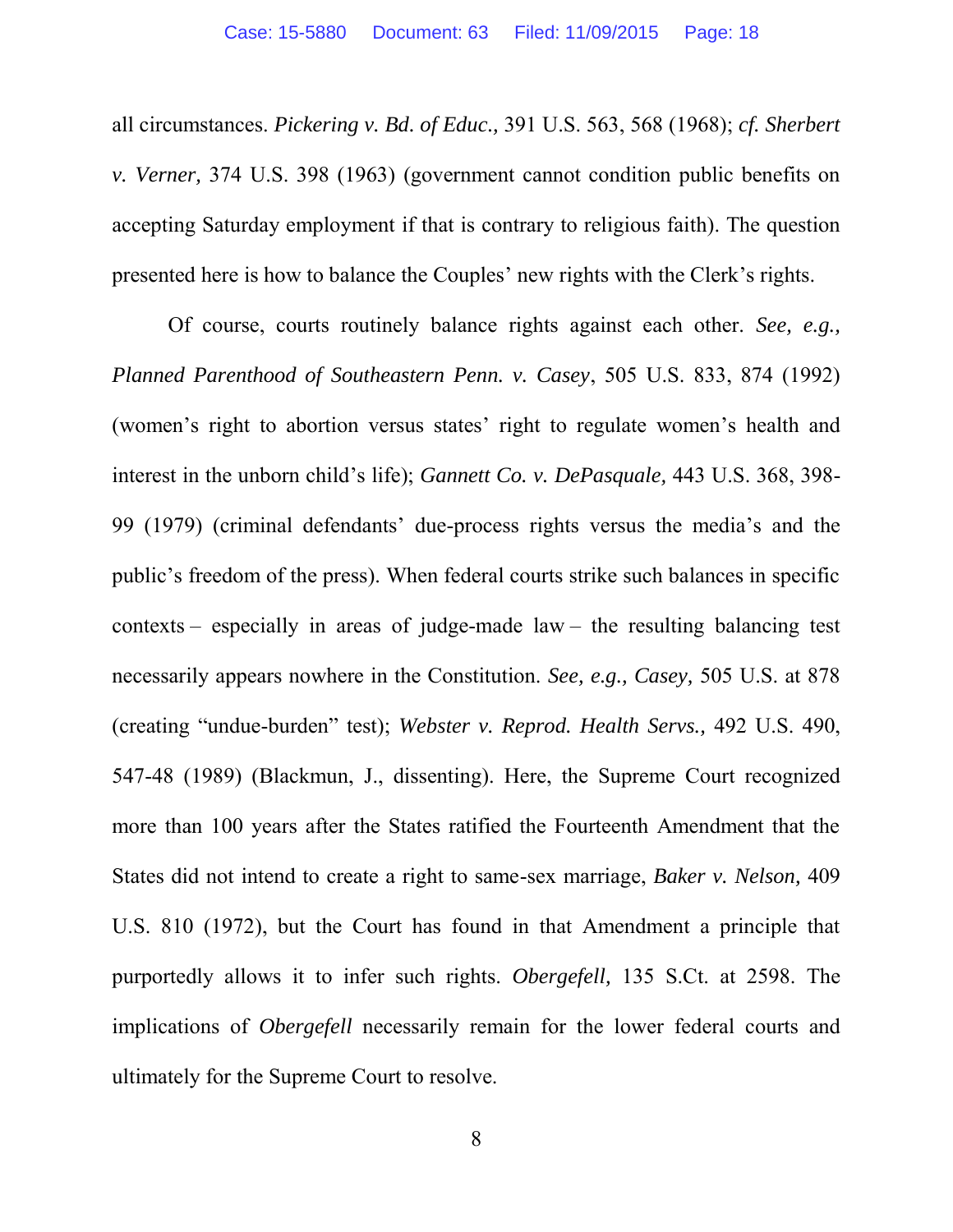Specifically, the Court created a new right to same-sex marriage, recognized that that new right may conflict with religious liberty, but has not yet provided a balancing test for resolving the inevitable conflicts. *Obergefell,* 135 S.Ct. at 2607. The Court may ultimately adopt the rule of *Employment Div., Dep't of Human Resources of Ore. v. Smith,* 494 U.S. 872, 878-79 (1990) ("an individual's religious beliefs [do not] excuse him from compliance with an otherwise valid law prohibiting conduct that the State is free to regulate"), but it may not. Alternatively, or in addition, federal courts may look to state law under *Empire Healthchoice Assur., Inc. v. McVeigh,* 547 U.S. 677, 691-92 (2006) ("prudent course … is often to adopt the ready-made body of state law as the federal rule of decision until Congress strikes a different accommodation") (internal quotation omitted), but it may not. This case of first impression therefore requires this Court to strike a balance between the Clerk's rights and the Couples' rights.

### **B. The Clerk did not violate the Equal Protection Clause.**

As signaled above, *Obergefell* found the same-sex marriage rights to lie under both the Equal Protection Clause and the Due Process Clause. As explained here and in the next subsection, however, the Clerk's actions do not directly violate either of those two clauses of the Fourteenth Amendment.

First, the evenhandedness of the Clerk's denying marriage licenses to both same-sex couples and opposite-sex couples defeats any claim to an equal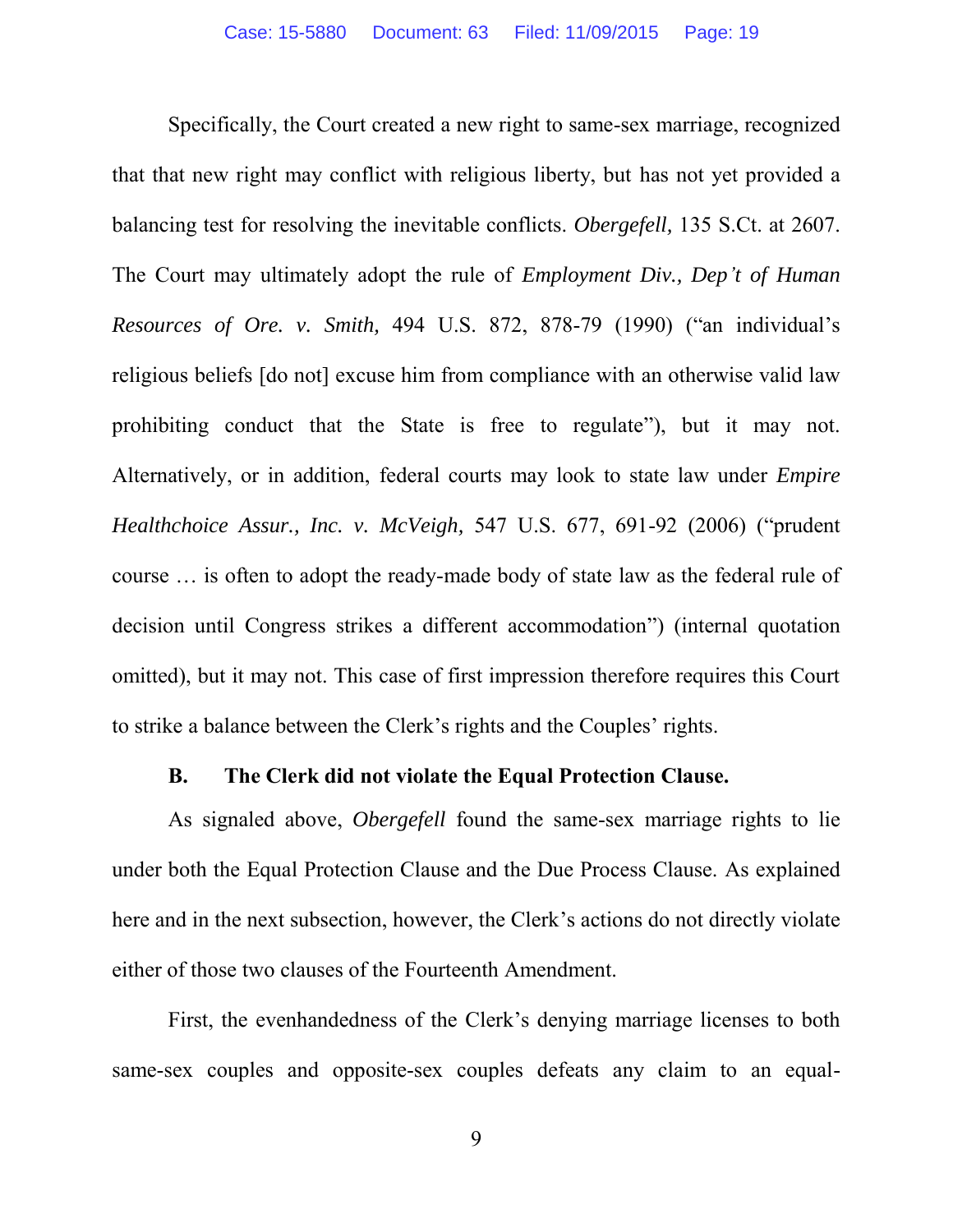protection violation:

[W]hen the right invoked is that to equal treatment, the appropriate remedy is a *mandate* of equal treatment, a result that can be accomplished by withdrawal of benefits from the favored class as well as by extension of benefits to the excluded class

*Heckler v. Mathews,* 465 U.S. 728, 740 (1984) (emphasis in original, interior quotations omitted). The Clerk has adopted an interim solution that, quite frankly, could qualify as a permanent solution under the Equal Protection Clause. The treatment is entirely equal. But even the Clerk does not propose that her interim solution remain in place forever. Instead, her third-party complaint seeks relief from Kentucky that would alleviate the need for her to violate her religious beliefs while enabling Couples (and future couples) to obtain marriage licenses even in Rowan County. *See* Davis Br. at 15-16. In any event, there clearly is no ongoing violation of the Equal Protection Clause.

### **C. The Clerk did not violate the Due Process Clause.**

Second, although the due-process analysis requires more rigor than the equal-protection analysis, there is no due-process violation, either. Even without the problem of a court's needing to balance *competing federal rights* discussed in Section I.A, *supra,* no appellate marriage-rights decision has ever found an absolute due-process right to obtain a marriage license in one's county of residence, especially when marriage licenses are readily available nearby. *Cf.*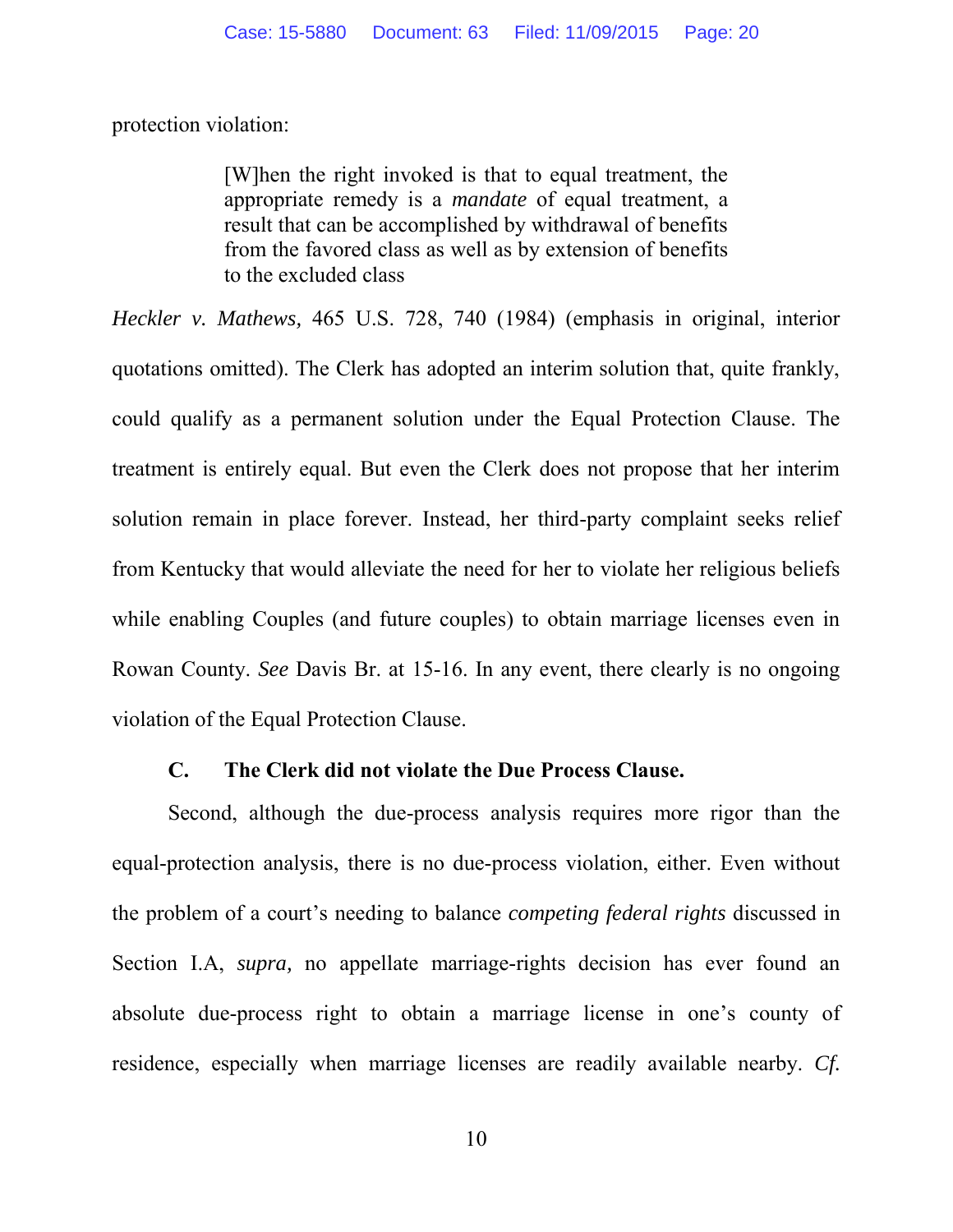*Casey*, 505 U.S. at 874 (significant travel distances for women seeking an abortion do not violate that judge-made right). Accordingly, there is no substantive dueprocess right to obtain marriage licenses in Rowan County arising directly from the Due Process Clause.

Viewed in its entirety as applied here, Kentucky law creates a marriagelicense doughnut hole, with licenses available to the Couples statewide, either in person or by mail, under §402.080, but not in Rowan County under Kentucky RFRA. If the Clerk prevails in her suit against Kentucky, she will have established either a process or a form that will ensure the availability of marriage licenses in Rowan County, as well. Given the travel distances permissibly imposed in the abortion context, *Casey*, 505 U.S. at 874, it would be risible to claim a substantive due-process violation if Kentucky's Legislature had affirmatively enacted the same doughnut hole<sup>5</sup> that has resulted from the operation of Kentucky RFRA. In order for the Couples to prevail under a due-process theory, this Court would need to hold that marriage licenses must be available in each county. That would mean that states could not make licenses available only by mail from the capital. While such

l

<sup>5</sup> Although the doughnut-hole concept apparently has legal meaning, *Buono v. Kempthorne,* 527 F.3d 758, 783 (9th Cir. 2008); 152 Cong Rec H162 (Feb. 8, 2006) (Mr. DeFazio); Lancaster, South Carolina Code of Ordinances §28-1(5), Rowan County is more of a pinhole vis-à-vis Kentucky's 120 counties. Only if viewed in isolation as Rowan County and the seven counties that surround it would Rowan County qualify as something as big as a doughnut hole.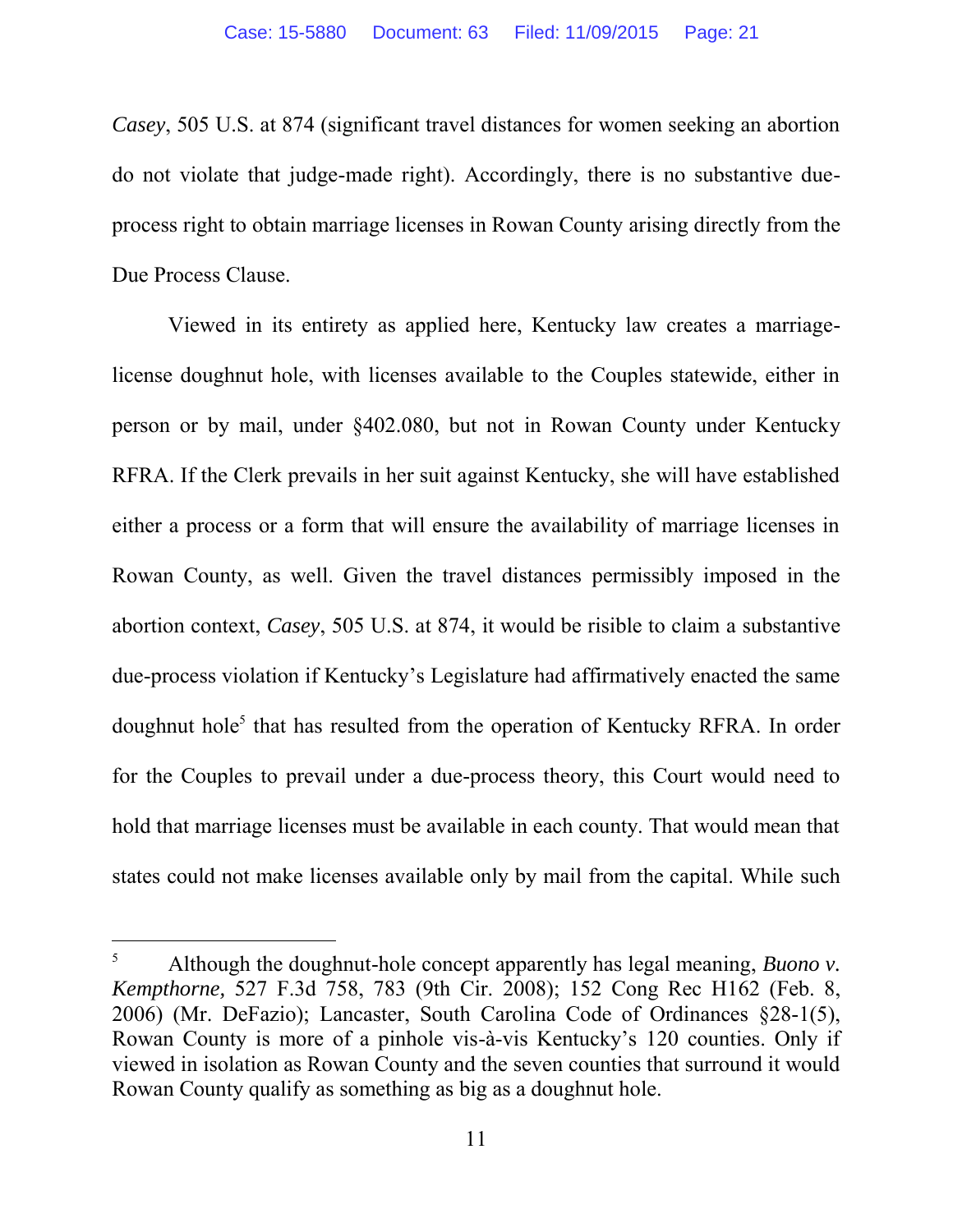a holding would be absurd, it is the clear – if unexamined – implication of the district court's decision.

## **1.** *Obergefell* **did not find a due-process right to in-person marriage licenses in one's county of residence.**

The consolidated *Obergefell* cases addressed the availability of marriage licenses to same-sex couples, not where or how states must dispense those licenses. As such, and regardless of its grandiose language, *Obergefell* did not – and could not –decide *where* or *how* states must dispense marriage licenses: "our remark in [an earlier decision] … is obviously not controlling, coming as it did in an opinion that did not present the question we decide in these cases." *United States Nat'l Bank of Ore. v. Indep. Ins. Agents of Am., Inc.,* 508 U.S. 439, 463, n.11 (1993) (emphasizing "the need to distinguish an opinion's holding from its dicta"). To the extent that any *Obergefell* language would support that perceived right, that language would be mere *dicta* because the Court did not face that specific question: "cases cannot be read as foreclosing an argument that they never dealt with." *Waters v. Churchill,* 511 U.S. 661, 678 (1994). As to the issues that *Obergefell* did not *necessarily* decide against the state defendants there, marriage policy remains "a virtually exclusive province of the States." *U.S. v. Windsor,* 133 S.Ct. 2675, 2691 (2013). *Obergefell* itself clearly did not decide this case.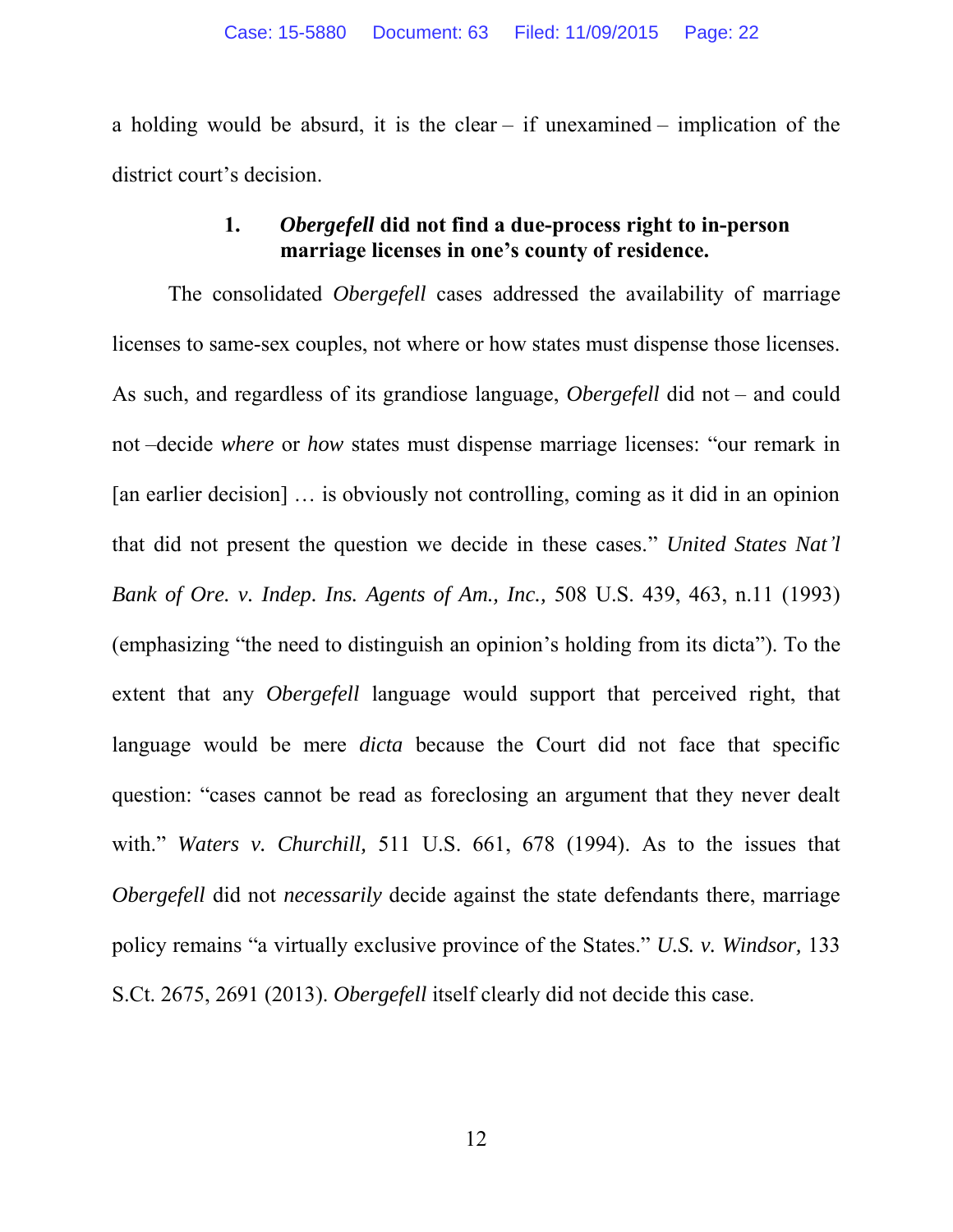## **2. The Due Process Clause does not guarantee a due-process right to in-person marriage licenses in counties of residence.**

Nothing in the *Windsor* or *Obergefell* decisions even remotely suggests that states could not elect to evenhandedly distribute marriage licenses online or from the state capitol via the mail. The district court rejected these potential "someday" modes of dispensing licenses as irrelevant, PgID.1159 ("these options may be available someday, [but] they are not feasible alternatives at present"), but that is only because the district court held the Clerk to perceived "statutorily assigned duties" under Kentucky law. *Id.* In taking that approach, the district court improperly incorporated state law into the federal due-process analysis.<sup>6</sup> For purposes of a purely *federal* due-process analysis, nothing credibly suggests that states must dispense marriage licenses in-person to residents in every county.

## **3. The Clerk's policy would not violate a due-process right to in-person marriage licenses in one's county of residence, even if such a right existed.**

Even assuming *arguendo* that the Couples have a federal due-process right to marriage licenses in their county of residence, the Clerk's policy would not violate that right. In the interest of the religious-freedom rights that *Obergefell* itself recognized, Kentucky RFRA burdens marriage rights by allowing accommodation of the Clerk's religious beliefs with the minor burdens imposed on

 $\overline{a}$ 

<sup>6</sup> While §1988(a) may allow the incorporation of *some* state-law standards into a federal due-process claim, that is not the case for Kentucky law here. *See* Sections II, III.B, *infra.*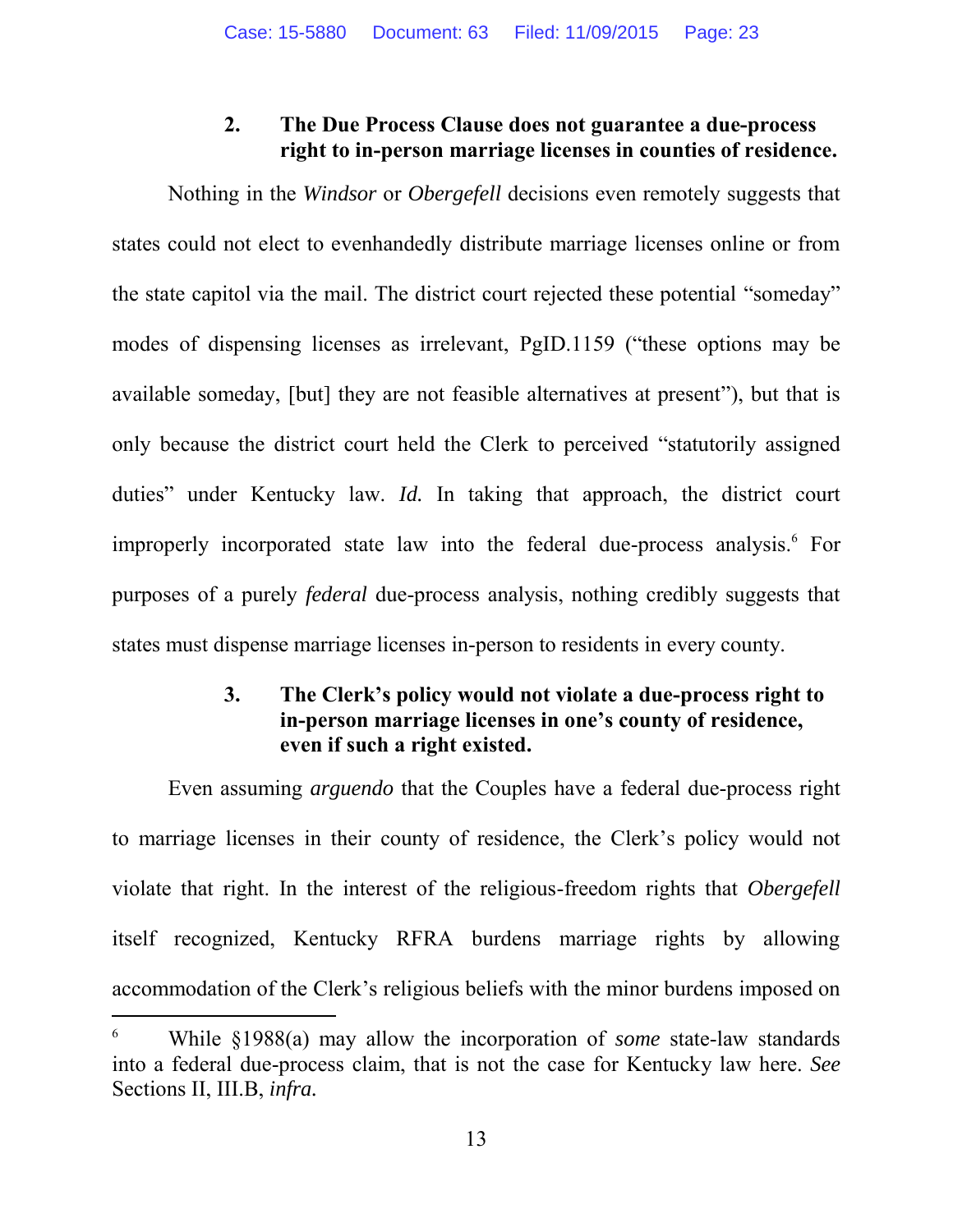the Couples. For burdens on even fundamental rights to become impermissible, those burdens must "directly and substantially" interfere with the right. *Lyng v. Castillo*, 477 U.S. 635, 638 (1986); *Zablocki v. Redhail*, 434 U.S. 374, 386-87 (1978); *Flaskamp v. Dearborn Pub. Sch.,* 385 F.3d 935, 942 (6th Cir. 2004). "Our analysis of the case law … indicated that we would find direct and substantial burdens only where a large portion of those affected by the rule are absolutely or largely prevented from marrying, or where those affected by the rule are absolutely or largely prevented from marrying a large portion of the otherwise eligible population of spouses." *Vaughn v. Lawrenceburg Power Sys.,* 269 F.3d 703, 710 (6th Cir. 2001).Thus, the Couples' claimed injuries do not trigger stringent review.

Short of that, rational-basis review applies, *Akers v. McGinnis,* 352 F.3d 1030, 1040 (6th Cir. 2003), and is easily met by the need for religious accommodation. *Corp. of Presiding Bishop of the Church of Jesus Christ of Latter-Day Saints v. Amos,* 483 U.S. 327, 335 (1987) (alleviating burdens on religious freedom is a permissible legislative purpose). Even if the Couples had the rights they claim – and they do not – the Couples would not prevail.

#### **D. Section 1988(a)** *potentially* **imports state law into federal claims.**

The Clerk has asserted rights under Kentucky RFRA against compelling her to violate her religious beliefs, but the district court rejected the use of Kentucky law. *Amicus* EFELDF respectfully submits that, given the absence of federal law to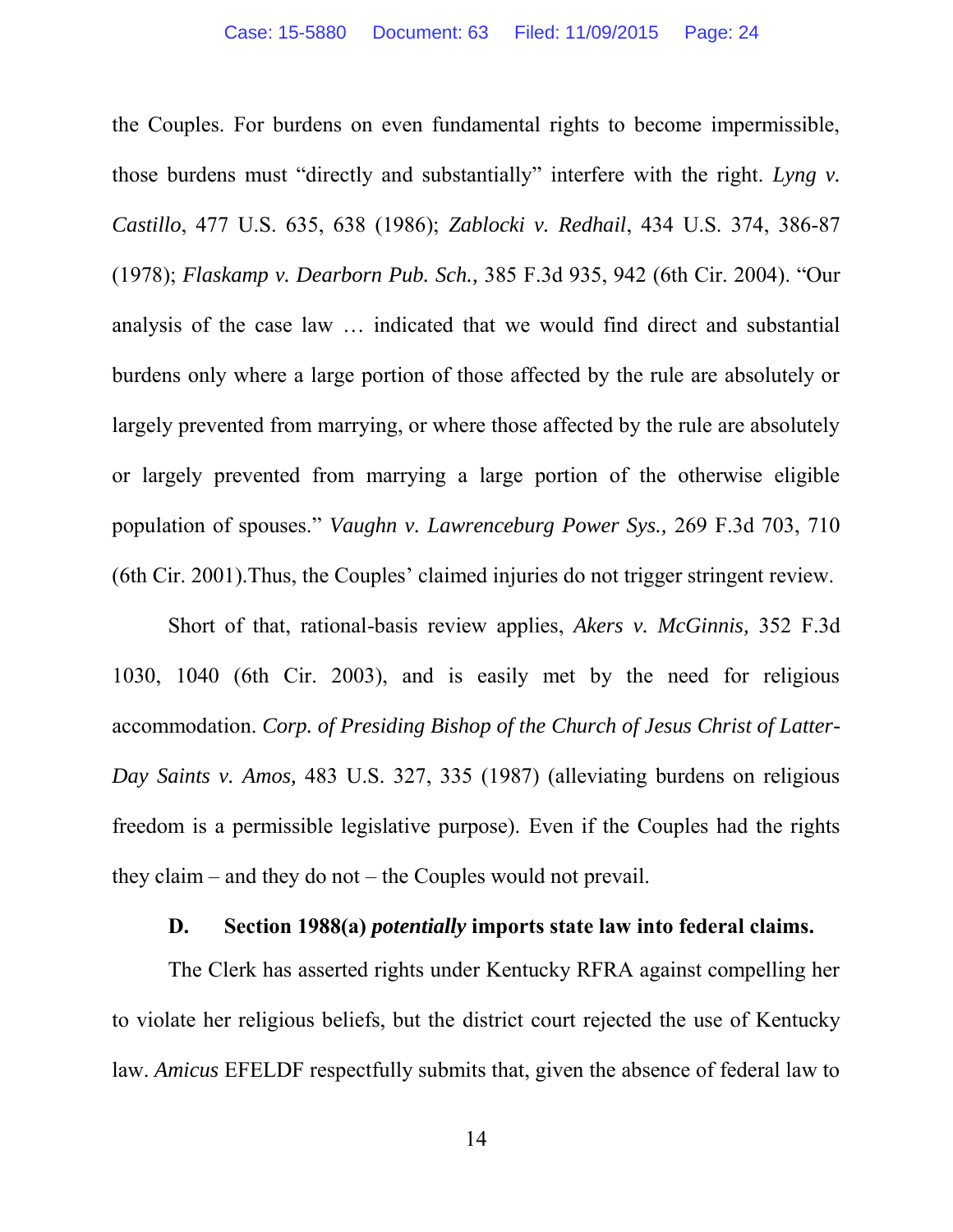resolve the balancing of the Clerk's religious freedom versus the Couples' marriage rights, a federal court should look to state law "so far as the same is not inconsistent with the Constitution and laws of the United States." 42 U.S.C. §1988(a).<sup>7</sup> Because existing federal precedents and laws do not guide federal courts on how to balance the rights at issue here, this Court could look to Kentucky RFRA. *See Wilson v. Garcia,* 471 U.S. 261, 271 (1985); *Wilson v. Morgan,* 477 F.3d 326, 332 (6th Cir. 2007). Nothing in Kentucky RFRA is affirmatively *inconsistent* with federal law.<sup>8</sup>

By way of background, Congress enacted §1988(a)'s precursor on April 9, 1866, before the Fourteenth Amendment's ratification, Ch 31, §3, 14 Stat. 27 (1866), then re-enacted it pursuant to Section 5 of the Fourteenth Amendment in 1870. Ch. 114, §18, 16 Stat. 140, 144 (1870). Where it applies, §1988(a) "adopt[s] the statute governing an analogous cause of action under state law" so that "federal law incorporates the State's judgment on the proper balance between the policies [at issue, such as repose] and the substantive policies of enforcement embodied in

l

<sup>7</sup> As used in §1988(a), "Title 24" includes 28 U.S.C. §1343 and 42 U.S.C. §1983. *Lynch v. Household Fin. Corp.,* 405 U.S. 538, 544 n.7 (1972).

<sup>8</sup> On the other hand, it is entirely unclear whether §1988(a) would allow the Couples to incorporate §402.080 into their due-process claim: "The express terms of § 1988(a) prevent us from *replacing* federal law with more favorable state law." *Morgan,* 477 F.3d at 332 (emphasis in original); *cf.* Section I.C.2, *supra* (resolving the Couples' due-process claim under purely federal law).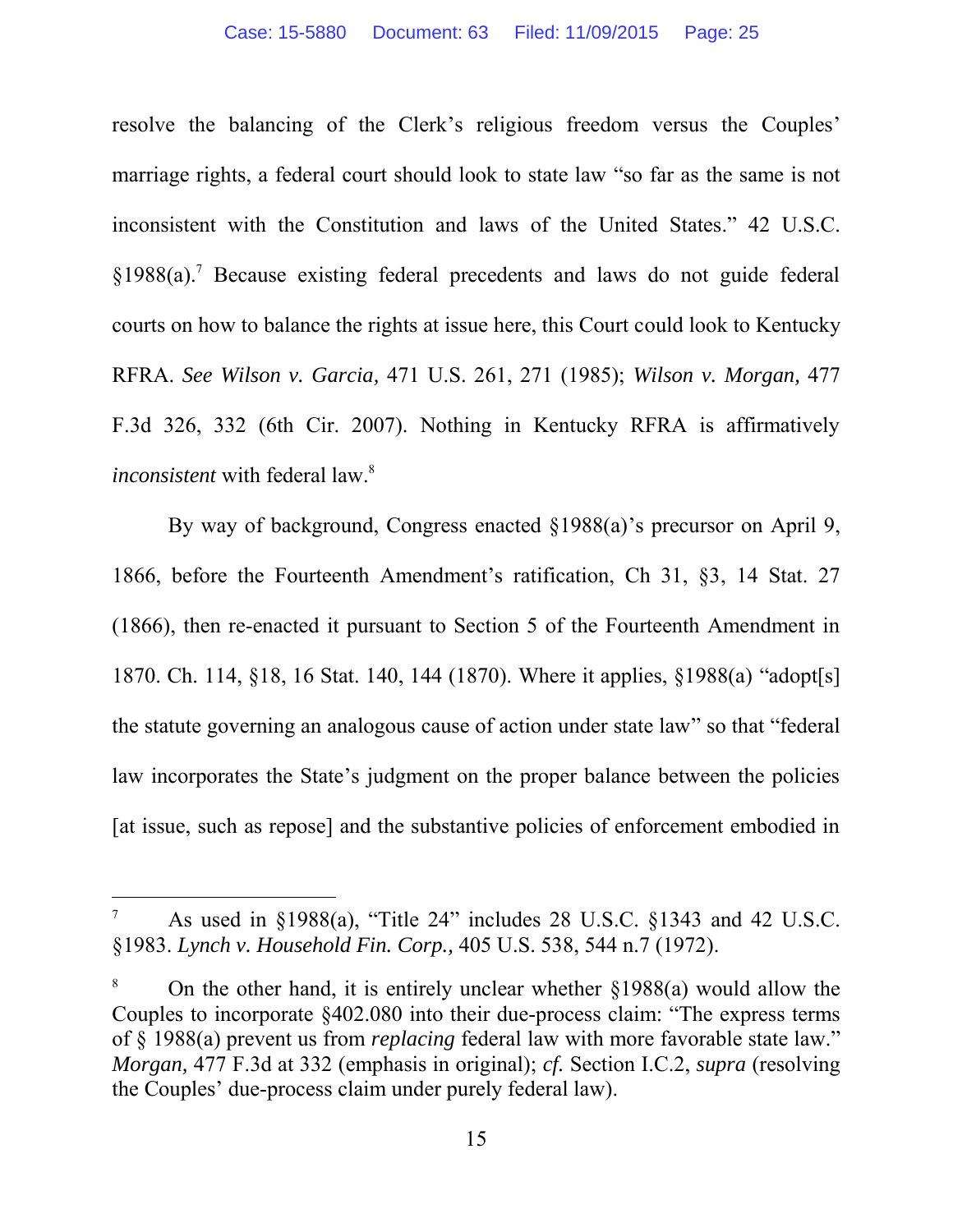the state cause of action." *Garcia,* 471 U.S. at 271. This Court should not lightly reject an act of Congress pursuant to the Fourteenth Amendment that was not only enacted contemporaneously with the Amendment's ratification but also modeled on existing law previously adopted by the ratifying generation.

To be sure, the Supreme Court has held the *federal* Religious Freedom Restoration Act ("Federal RFRA") to lie outside the scope of Section 5 because Federal RFRA simultaneously sought both to restore a strict-scrutiny standard in place of the Supreme Court's holding in *Smith* and to adopt federal law over state law in countless areas. *See City of Boerne v. Flores,* 521 U.S. 507, 534-36 (1997). Here, of course, one half of the *Boerne* rationale is wholly absent: Congress did not offend federalism in 1866 or 1870 by adopting Kentucky law for federal civilrights actions in Kentucky.

The remaining *Boerne* rationale – separation of powers – would be inadequate by itself to deny the Clerk resort to Kentucky RFRA for three reasons. First, as she argues, her religious-freedom rights under state law outweigh the minor burden (*if any*) on the Couples' federal rights under the *Obergefell* decision. Second, §1988(a)'s standard of "not inconsistent" is an easier standard to meet than the "enforce versus legislate" distinction at issue in the *Boerne* decision: it would remain "not inconsistent" with federal law to use standards that the Supreme Court has used in religious-freedom cases, even if that were not the standard of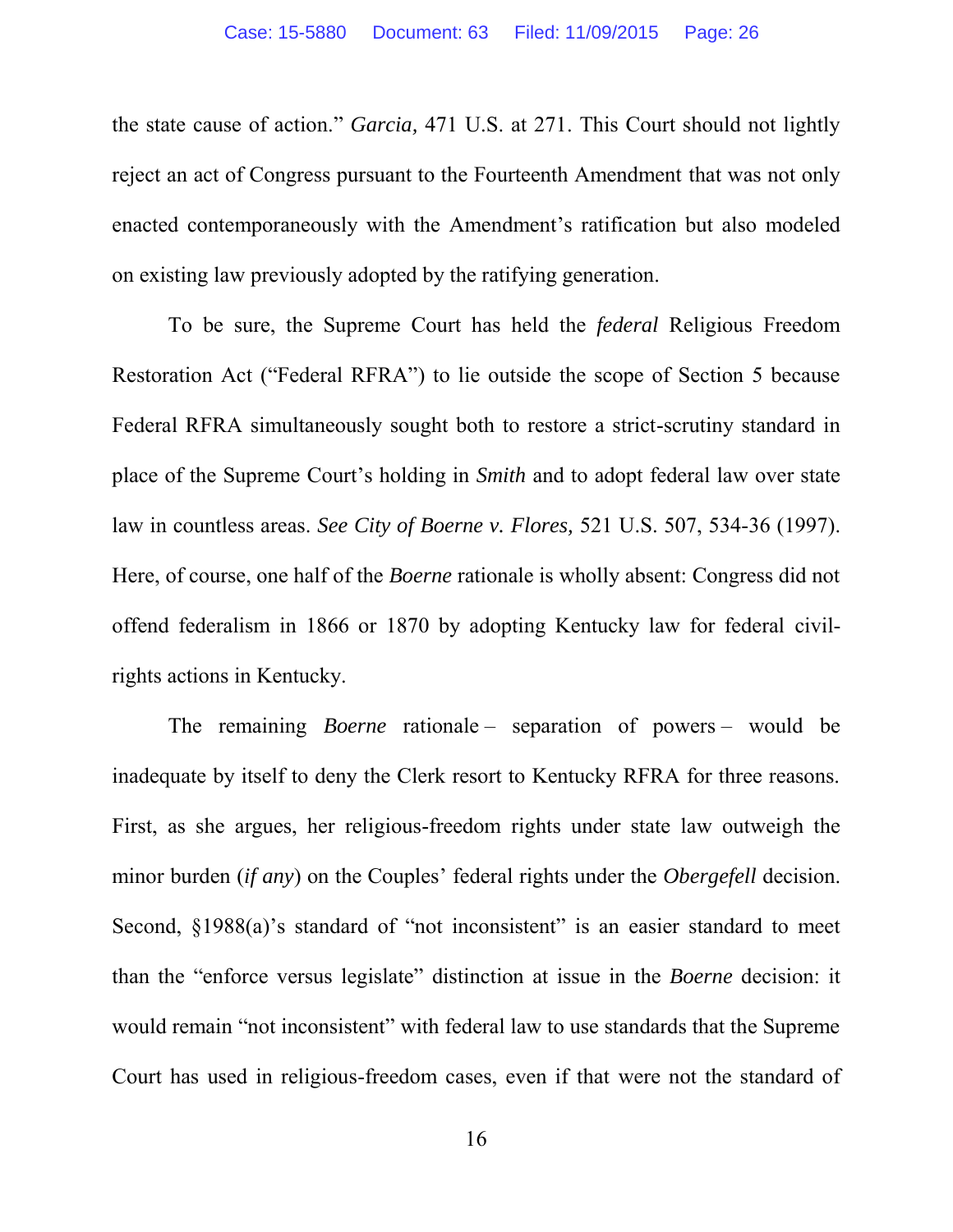review that that Court ultimately adopts to fill the gap that *Obergefell* left open. Third, until the Supreme Court clears the religious-freedom ambiguity left unresolved by *Obergefell,* there is no federal law against which to measure Kentucky RFRA's consistency.<sup>9</sup>

#### **II. THE CLERK DID NOT VIOLATE KENTUCKY LAW.**

To the extent that it relied on §402.080, PgID.1159 (discussing the Clerk's "statutorily assigned duties"), the district court failed adequately to consider how Kentucky RFRA modifies the Clerk's §402.080 obligations. As explained in this section, Kentucky RFRA requires accommodating the Clerk's religious views, and this Court lacks the power to ameliorate Kentucky law to avoid any perceived unconstitutionality of Kentucky RFRA. Consequently, the Clerk did not violate §402.080, and this Court cannot enforce §402.080 by disregarding or narrowing Kentucky RFRA.

### **A. Kentucky RFRA modifies the Clerk's obligations under §402.080.**

As indicated, the district court gave short shrift to Kentucky RFRA's ameliorating §402.080's requirements. Given the minimal burdens imposed on the Couples, Kentucky RFRA clearly allows the Clerk's reasonable accommodations.

 $\overline{a}$ 

<sup>9</sup> A fourth distinction under §1988(a) applies in reverse. Even if this Court finds Kentucky RFRA inconsistent with *Obergefell* and *Smith,* the Couples cannot rely on §1988(a) to import §402.080 into their federal claims: either this Court adopts Kentucky law as a whole, or it does not adopt Kentucky law at all. *See* Section III.B, *infra.*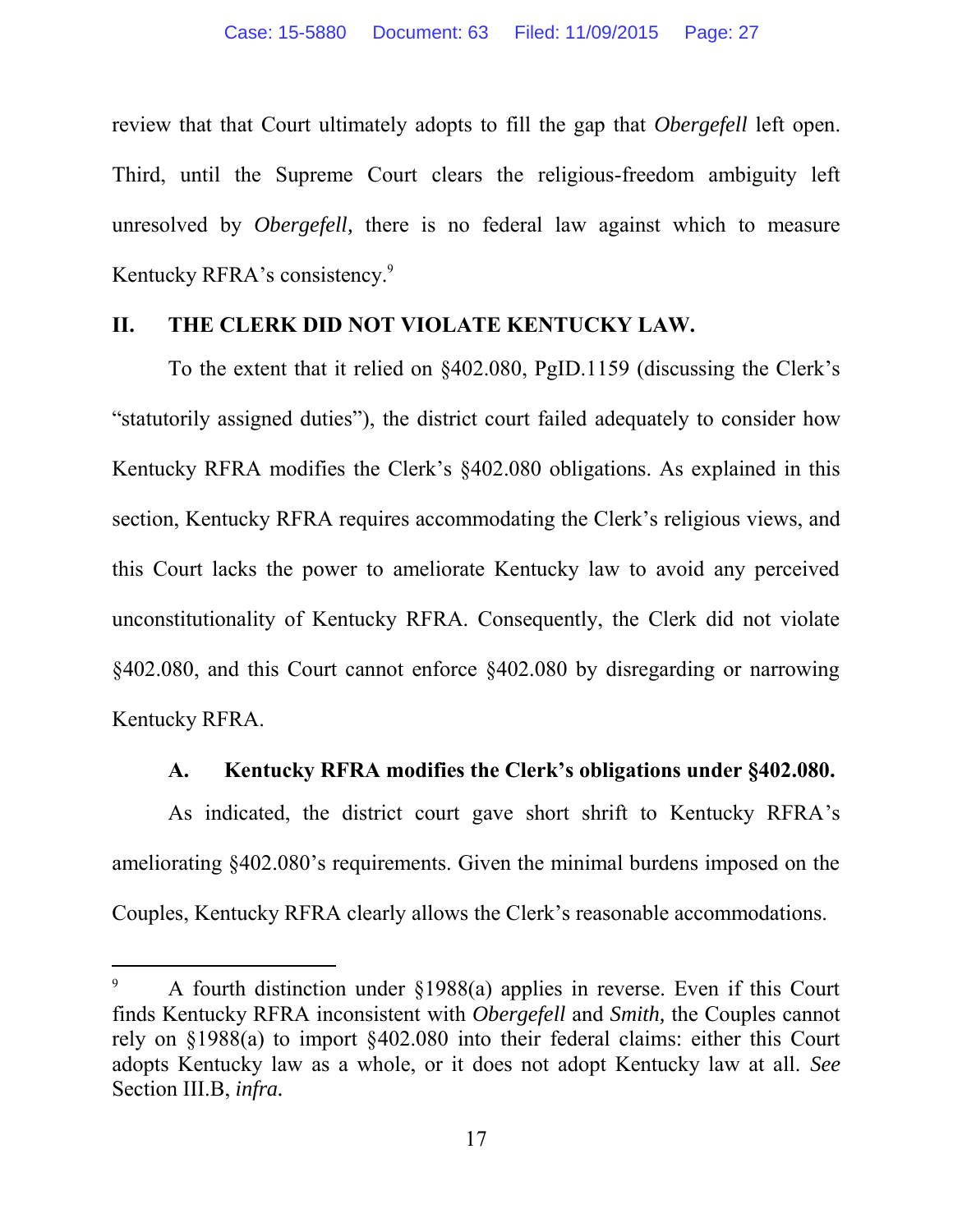Significantly, Kentucky RFRA was codified in Chapter 446, which concerns the "construction of statutes." *See* KY. REV. STAT. §446.350. Under Kentucky law, "the more specific and later-enacted statute … supersede[s] and supplant[s] any conflicting provisions … contained in … widely dispersed statutes." *Pearce v. Univ. of Louisville,* 448 S.W.3d 746, 759 (Ky. 2014). For both reasons, an appropriate court should find that – as a matter of Kentucky law – Kentucky RFRA supplants §402.080's obligations to require accommodating the Clerk's religion.

First, Kentucky RFRA postdates §402.080 and thus has a superior claim to control here. *Compare* 1984 Ky. Acts ch. 279, §1 (§402.080 last amended in 1984) *with* 2013 Ky. Acts ch. 111, §1 (Kentucky RFRA enacted in 2013). Kentucky RFRA thus controls interpreting §402.080's scope.

Second, Kentucky RFRA was obviously specifically intended to control general statutes such as §402.080. Same-sex-marriage supporters recently vilified Arkansas and Indiana for adopting state RFRAs that would allegedly negatively impact rights like those that the Couples assert. *See, e.g.,* Monica Davey, *et al., After Rights Clash, Two States Revise Legislation,* N.Y. TIMES, Apr. 2, 2015, at A12. Claiming that Kentucky RFRA has no bearing here represents a remarkably disingenuous reversal.

But even assuming *arguendo* that the second factor – specificity – favored the Couples, while the temporal factor favors the Clerk, this would remain a suit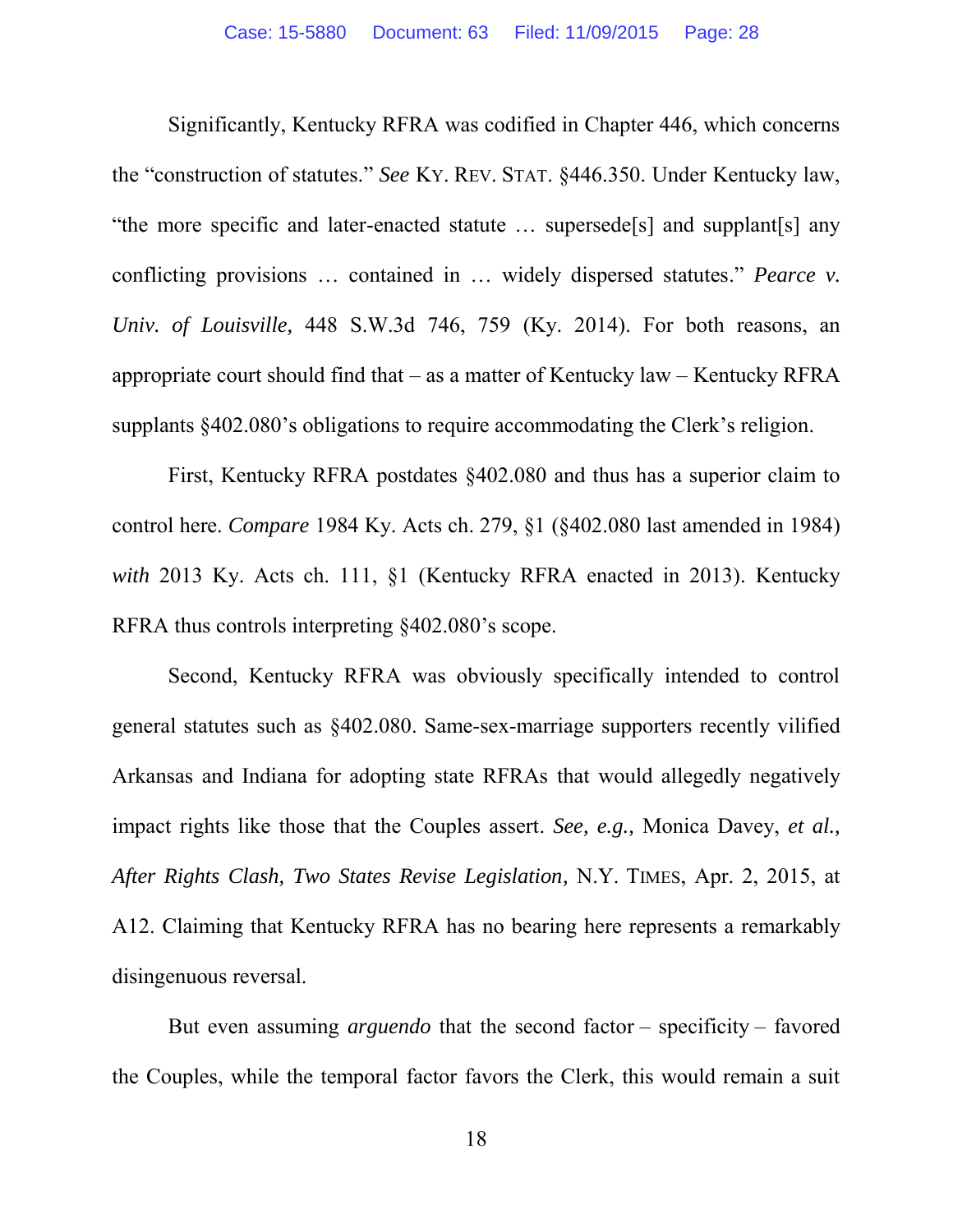that belongs in *state* court. As explained below, federal courts cannot resolve novel and complicated issues of state law.

## **B. Federal courts lack authority to interpret Kentucky RFRA narrowly to cure perceived constitutional defects.**

A federal court lacks the power to adjudicate this dispute under Kentucky law because federal courts cannot balance §402.080's obligation against Kentucky RFRA's accommodations. Consequently, although the Couples could have filed their suit in Kentucky's state courts, their chosen forum must dismiss this action to the extent that the Couples premise their alleged rights on §402.080.

Specifically, federal courts lack the authority to adopt the type of narrowing construction of *state* law needed to disregard Kentucky's RFRA's amelioration of §402.080: "Federal courts do not sit as a super state legislature, [and] may not impose [their] own narrowing construction ... if the state courts have not already done so." *United Food & Commercial Workers Intern. Union, AFL-CIO, CLC v. IBP, Inc.,* 857 F.2d 422, 431 (8th Cir. 1988) (interior quotations omitted, alterations in original); *Grayned v. City of Rockford,* 408 U.S. 104, 110 (1972) ("it is not within our power to construe and narrow state laws"). Instead, "a federal court must take the state statute or municipal ordinance as written and cannot find the statute or ordinance constitutional on the basis of a limiting construction supplied by it rather than a state court." *Eubanks v. Wilkinson,* 937 F.2d 1118, 1126 (6th Cir. 1991). A federal court cannot, therefore, seek to impose §402.080's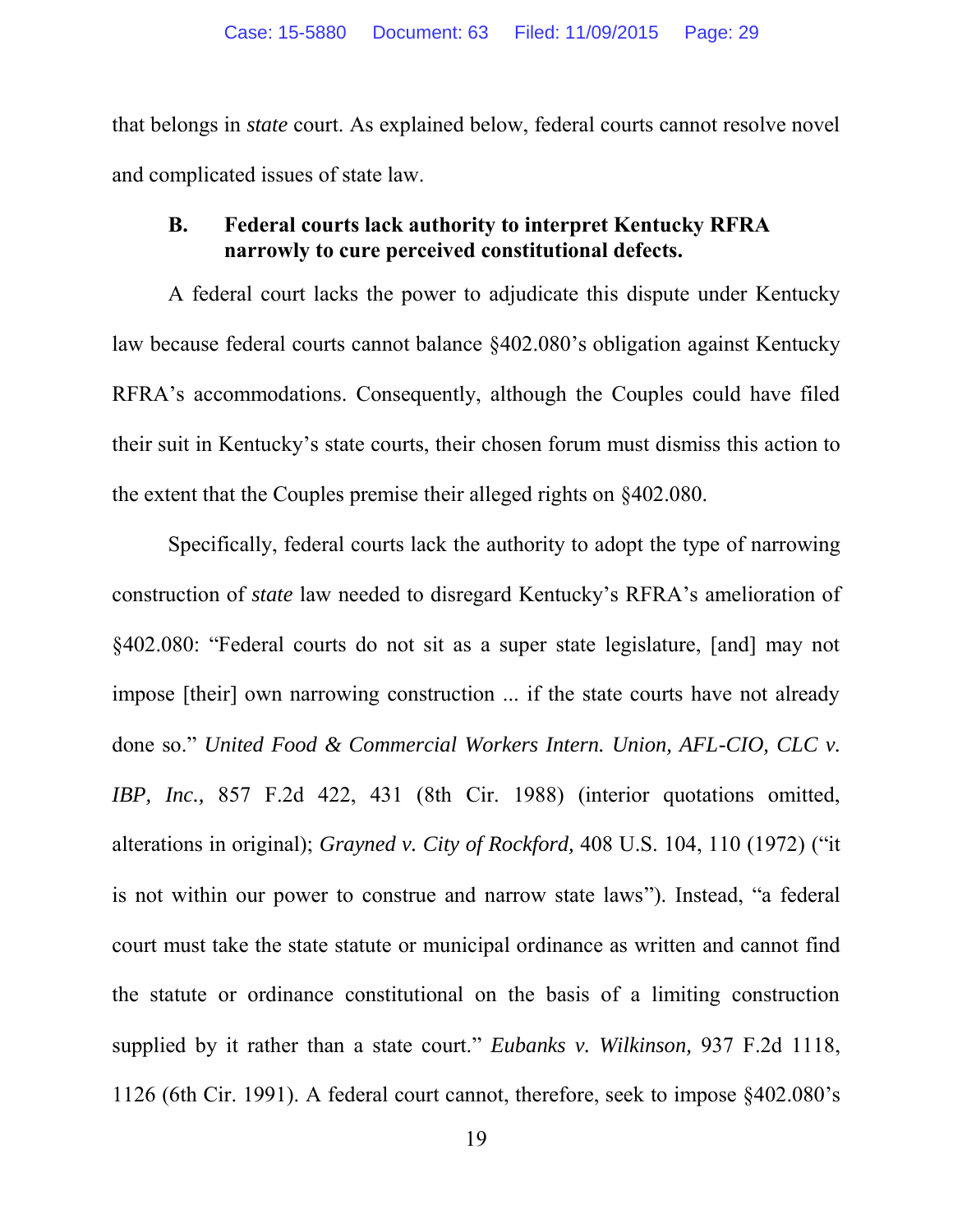perceived obligation on the Clerk by disregarding the accommodation that Kentucky RFRA requires.

## **III. FEDERAL COURTS LACK THE AUTHORITY TO ORDER THE CLERK TO ISSUE MARRIAGE LICENSES UNDER §402.080.**

To non-lawyers in the media, this litigation apparently presents a clear case of a public officer shirking her public duty for personal reasons, contrary to the Couples' rights. That begs the question of what specific law the Couples claim the Clerk is violating. The obvious candidates are the Due Process Clause, the Equal Protection Clause, and §402.080. Of these three, only the first two qualify as federal law, but only the third arguably contemplates marriage licenses specifically in Rowan County. If this Court determines that the Fourteenth Amendment itself does not give the Couples a right to in-person marriage licenses in their county of residence, but – like the district court – believes that the Clerk should meet her perceived duty under §402.080, this Court must analyze its authority to order the Clerk to comply with §402.080.

For a variety of jurisdictional and quasi-jurisdictional reasons, federal courts lack the authority to compel the Clerk to comply with §402.080, regardless of the ultimate merits of whether her policies violate §402.080. First, under sovereign immunity, the Clerk would be immune from suit in federal court unless the Couples assert an ongoing violation of *federal* law sufficient to invoke the *Young* officer-suit exception to her immunity. Conversely, if the Clerk either lacks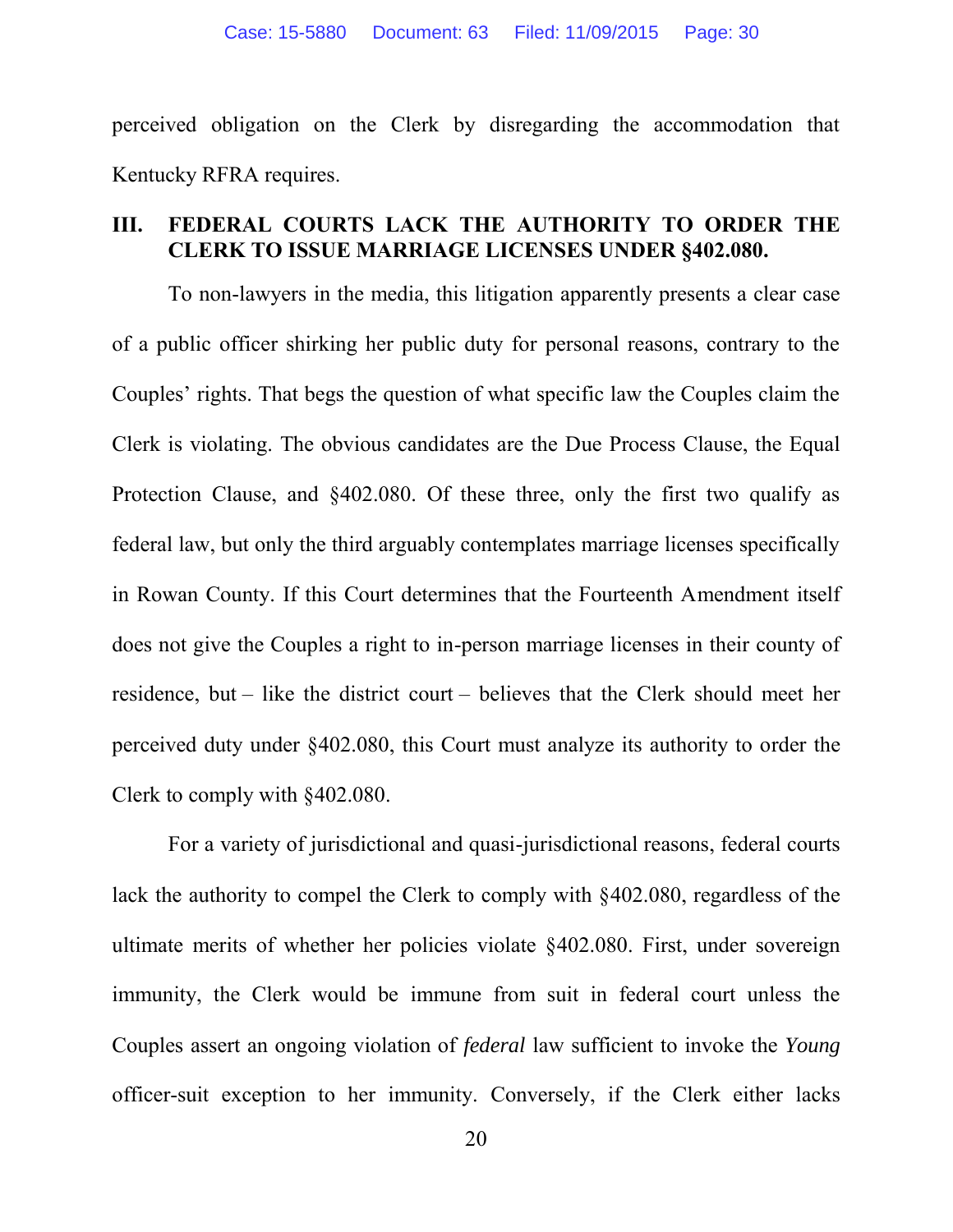sovereign immunity or declines to assert it, the Couples potentially could invoke §402.080 either by incorporating it into their federal claim under §1988(a) or by asserting supplemental jurisdiction over a state-law claim pursuant to §1367. Unfortunately for the Couples, the Kentucky-law conflict between Kentucky RFRA and §402.080 undermines all possible avenues for the couples to assert §402.080 in federal court.

## **A. Sovereign immunity denies federal courts the authority to compel the Clerk to issue marriage licenses.**

Under the Eleventh Amendment, "[t]he Judicial power of the United States shall not be construed to extend to any suit in law or equity, commenced or prosecuted against one of the United States by Citizens of another State, or by Citizens or Subjects of any Foreign State." U.S. CONST. amend. XI. Sovereign immunity arises also from the Constitution's structure and antedates the Eleventh Amendment, *Alden v. Maine,* 527 U.S. 706, 728-29 (1999), applying equally to suits by a state's own citizens. *Hans v. Louisiana,* 134 U.S. 1 (1890). The Eleventh Amendment bars suits for both money damages and injunctive relief unless the state has waived its immunity or Congress has abrogated immunity under the Fourteenth Amendment. *Alden,* 527 U.S. at 712-16. The test for waiver is "a stringent one," and "consent … must be unequivocally expressed." *Sossamon v. Texas,* 131 S.Ct. 1651, 1658 (2011) (interior quotations and citations omitted). Nothing suggests that Kentucky or the Clerk have waived sovereign immunity for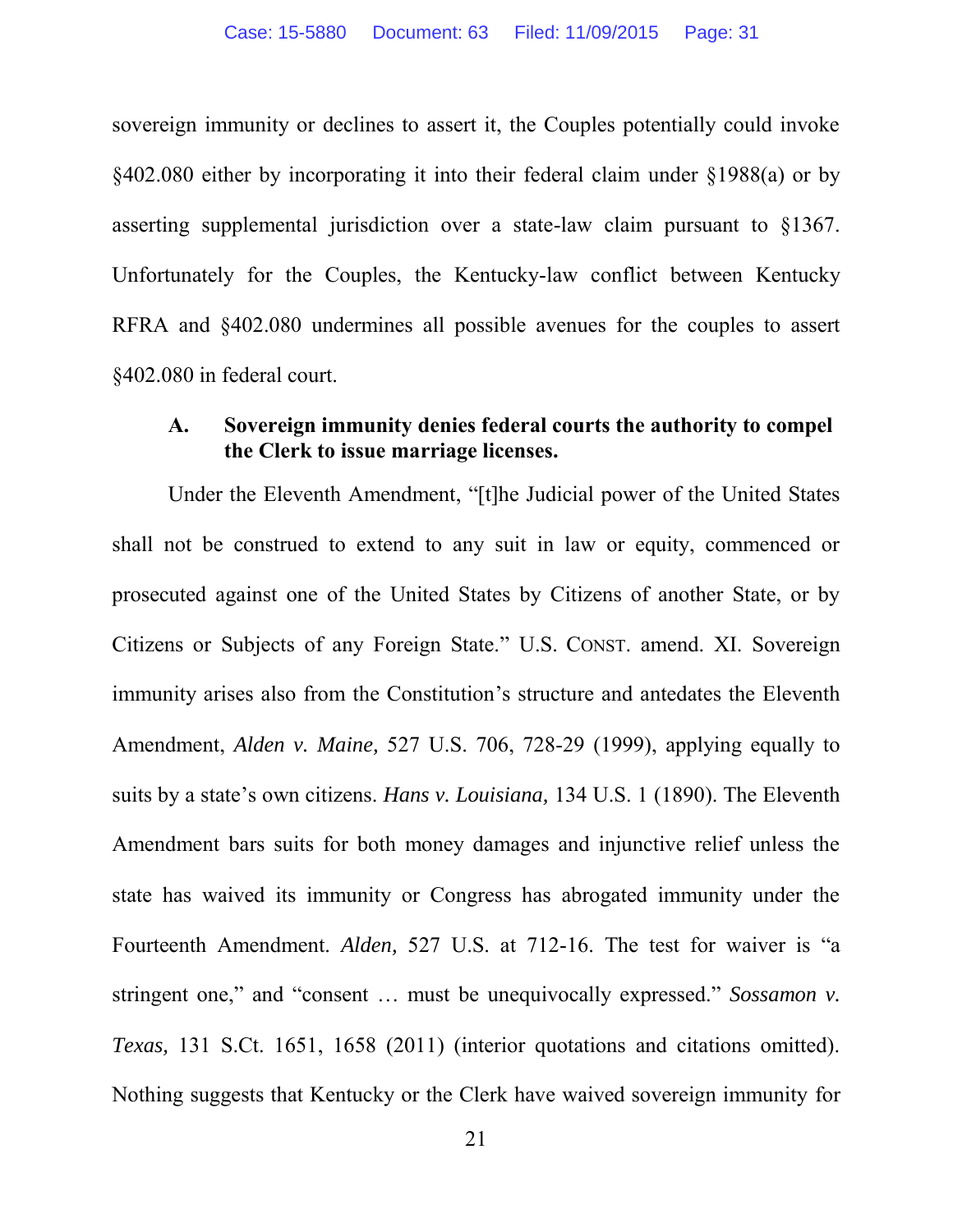the Couples' suit.

Under the *Young* officer-suit exception, sovereign immunity does not bar suits in which the plaintiff seeks only prospective injunctive or declaratory relief to avert an ongoing violation of federal law. This analysis requires a "straightforward inquiry into whether the complaint alleges an ongoing violation of federal law and seeks relief properly characterized as prospective." *Verizon Md., Inc. v. Pub. Serv. Comm'n of Md.,* 535 U.S. 635, 645 (2002) (interior quotations omitted). In the absence of an ongoing violation of federal law, the *Young* exception does not relieve plaintiffs of the defendant's immunity. *Verizon,* 535 U.S. at 645; *Green v. Mansour,* 474 U.S. 64, 66-67 (1985); *Diaz v. Mich. Dep't of Corr.,* 703 F.3d 956, 966 (6th Cir. 2013); *cf. U.S. v. Georgia,* 546 U.S. 151, 158-59 (2006) ("no one doubts that § 5 grants Congress the power to 'enforce … the provisions' of the Amendment by creating private remedies against the States for *actual* violations of those provisions") (emphasis in original). As explained below, the Couples have not identified an ongoing violation of federal law sufficient to trigger the *Young* exception to the Clerk's immunity.

Although the Clerk did not raise sovereign immunity in her opening brief, the defense is sufficiently jurisdictional that she can raise it at any time: the "Eleventh Amendment defense sufficiently partakes of the nature of a jurisdictional bar so that it need not be raised in the trial court." *Edelman,* 415 U.S.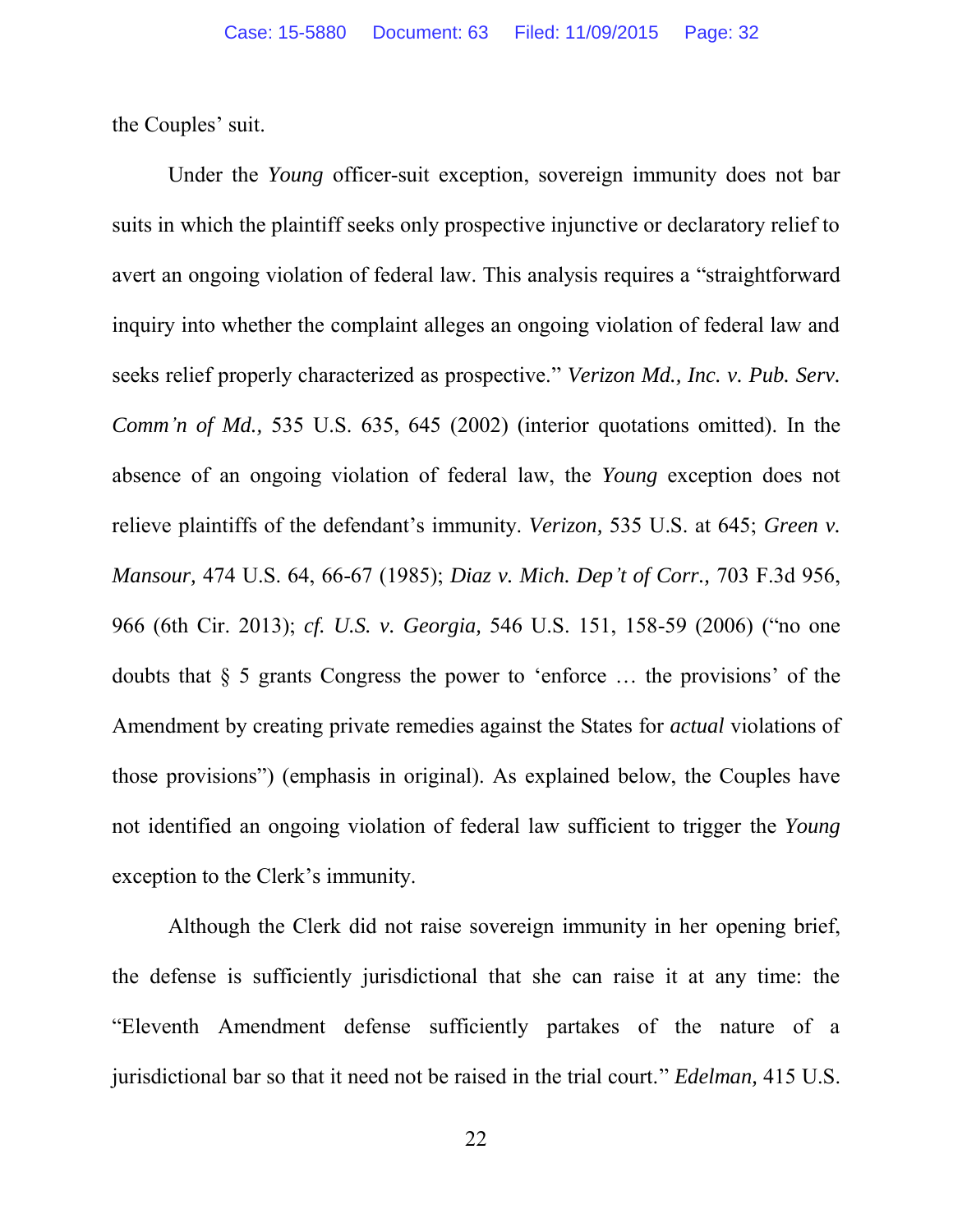at 678; *Wilson-Jones v. Caviness,* 99 F.3d 203, 206 (6th Cir. 1996). Indeed, sovereign immunity is one of the few jurisdictional arguments that defendants can raise collaterally to attack an adverse judgment. *Travelers Indem. Co. v. Bailey,* 557 U.S. 137, 152-53 & n.6 (2009). For that reason, *amicus* EFELDF respectfully submits that this Court must consider the Clerk's immunity if she asserts it in her reply brief: "a federal court *must* examine each claim in a case to see if the court's jurisdiction is barred by the Eleventh Amendment." *Wilson-Jones,* 99 F.3d at 206 (emphasis in original, alterations and internal quotations omitted); *see* Section III.A.2, *infra.* Because the Clerk remains free to assert her immunity in her reply brief, the Couples would ignore her immunity at their peril.

#### **1. Kentucky's sovereign immunity applies to county clerks.**

Although county clerks in some states may lack their state's immunity from suit under the Eleventh Amendment for some purposes, county clerks in Kentucky are immune from suit to the same extent as the state, *Schwindel v. Meade Cnty.,* 113 S.W.3d 159, 163 (Ky. 2003), at least where they exercise a state function like issuing marriage licenses. *Ernst v. Rising,* 427 F.3d 351, 358-59 (6th Cir. 2005) (*en banc*). Under the arm-of-the-state doctrine, political subdivisions such as counties and municipalities – which are not generally eligible for sovereign immunity – can qualify as immune arms of the state under a multipart test. *Id.* Here, although they disagree about what Kentucky law requires here, the parties agree that the Clerk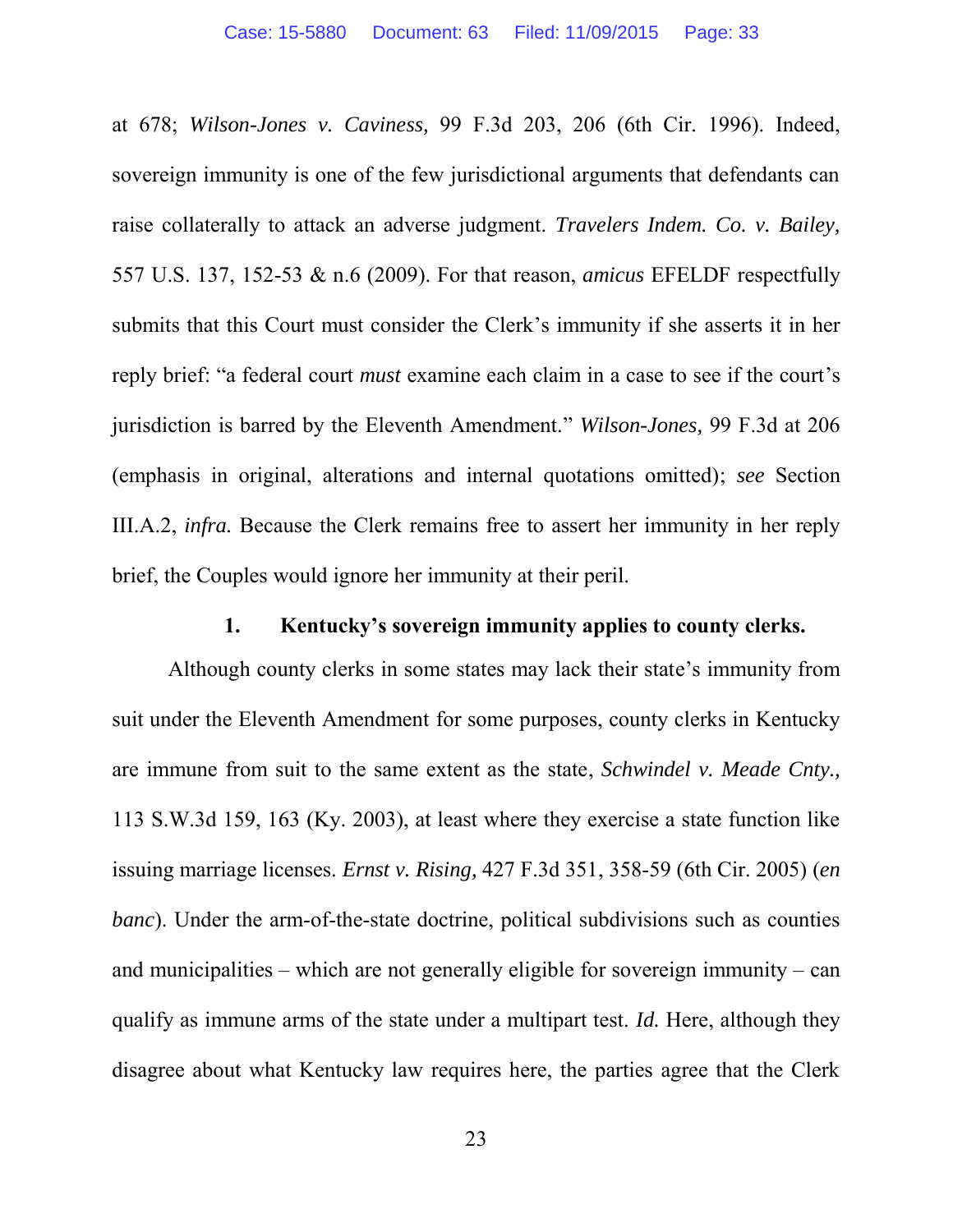here exercises state-law obligations, not anything originating with Rowan County. As such, the Clerk is entitled to sovereign immunity in her marriage-licensing transactions. *See Crabbs v. Scott,* 786 F.3d 426, 428-31 (6th Cir. 2015) ("Immunity hinges on whether the officer represents the State in the particular area or on the particular issue in question") (internal quotations omitted).

Under Kentucky law, moreover, "County Clerk" is a constitutional office, *St. Matthews Fire Prot. Dist. v. Aubrey,* 304 S.W.3d 56, 60 (Ky. Ct. App. 2009), and indeed "the existence of counties predates the Commonwealth itself." *Lexington-Fayette Urban County Gov't v. Smolcic,* 142 S.W.3d 128, 131 n.1 (Ky. 2004); *cf. Commonwealth Bd. of Claims v. Harris,* 59 S.W.3d 896, 899 (Ky. 2001). Further, "when an officer or employee of a governmental agency is sued in [a] representative capacity, the officer's or employee's actions are afforded the same immunity, if any, to which the agency, itself, would be entitled." *Yanero v. Davis,* 65 S.W.3d 510, 522 (Ky. 2001). As such, the Clerk is entitled to Eleventh Amendment immunity from suit.<sup>10</sup>

## **2. The Clerk can raise immunity for the first time on appeal and even collaterally after judgment.**

Federal courts analyze immunity and waiver under state law and, because

 $\overline{a}$ 

<sup>&</sup>lt;sup>10</sup> Significantly, district judges in Kentucky – *i.e.*, the judges closest to these issues – have found that county clerks enjoy Kentucky's immunity from suit in federal court. *Morehead v. Barnett,* 2014 U.S. Dist. LEXIS 83461, \*4-5, 2014 WL 2801351 (E.D. Ky. June 19, 2014).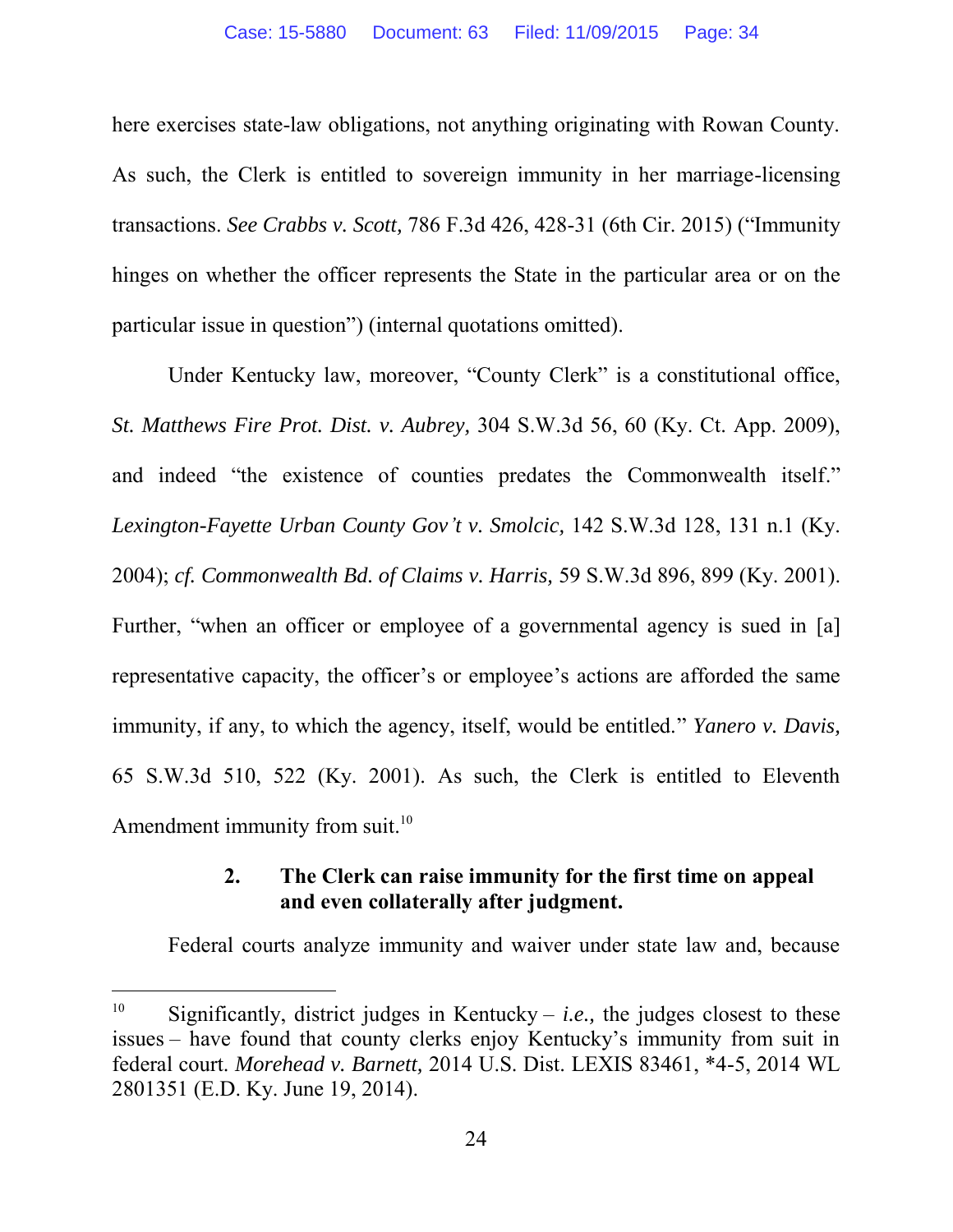those state laws vary widely on the ability of officers and their counsel to waive immunity, *Sosna v. Iowa,* 419 U.S. 393, 396 n.2 (1975), federal courts generally can ignore sovereign immunity until a defendant asserts it. *Wisconsin Dep't of Corrections v. Schacht,* 524 U.S. 381, 389 (1998). Once raised – and even if first raised on appeal – the immunity is sufficiently jurisdictional to require its consideration. *Edelman,* 415 U.S. at 678. Indeed, sovereign immunity is one of the few defenses that a non-prevailing party can raise to attack a judgment collaterally. *Bailey,* 557 U.S. at 152-53 & n.6.

In Kentucky, only the Legislature can waive sovereign immunity: "It is the province of the General Assembly to waive immunity, if at all, and only to the extent it sees fit." *Commonwealth, Transportation Cabinet v. Roof, Ky,* 913 S.W.2d 322, 325 (1996); *Univ. of Kentucky v. Guynn,* 372 S.W.2d 414, 416 (Ky. 1963). Significantly, that means that neither state agencies and officers nor the lawyers who represent them have the authority to waive sovereign immunity, which "would be of small stature if its precepts could be 'waived' by any state officer or agent other than the general assembly." *Commonwealth, Department of Highways v. Davidson,* 383 S.W. 2d 346, 348 (Ky. 1964); *Bd. of Trs. of Ky. Ret. Sys. v. Commonwealth,* 251 S.W.3d 334, 340 (Ky. Ct. App. 2008). Further, because sovereign immunity can only be waived by the Legislature, that immunity can be raised as a defense for the first time on appeal. *Wells v. Commonwealth*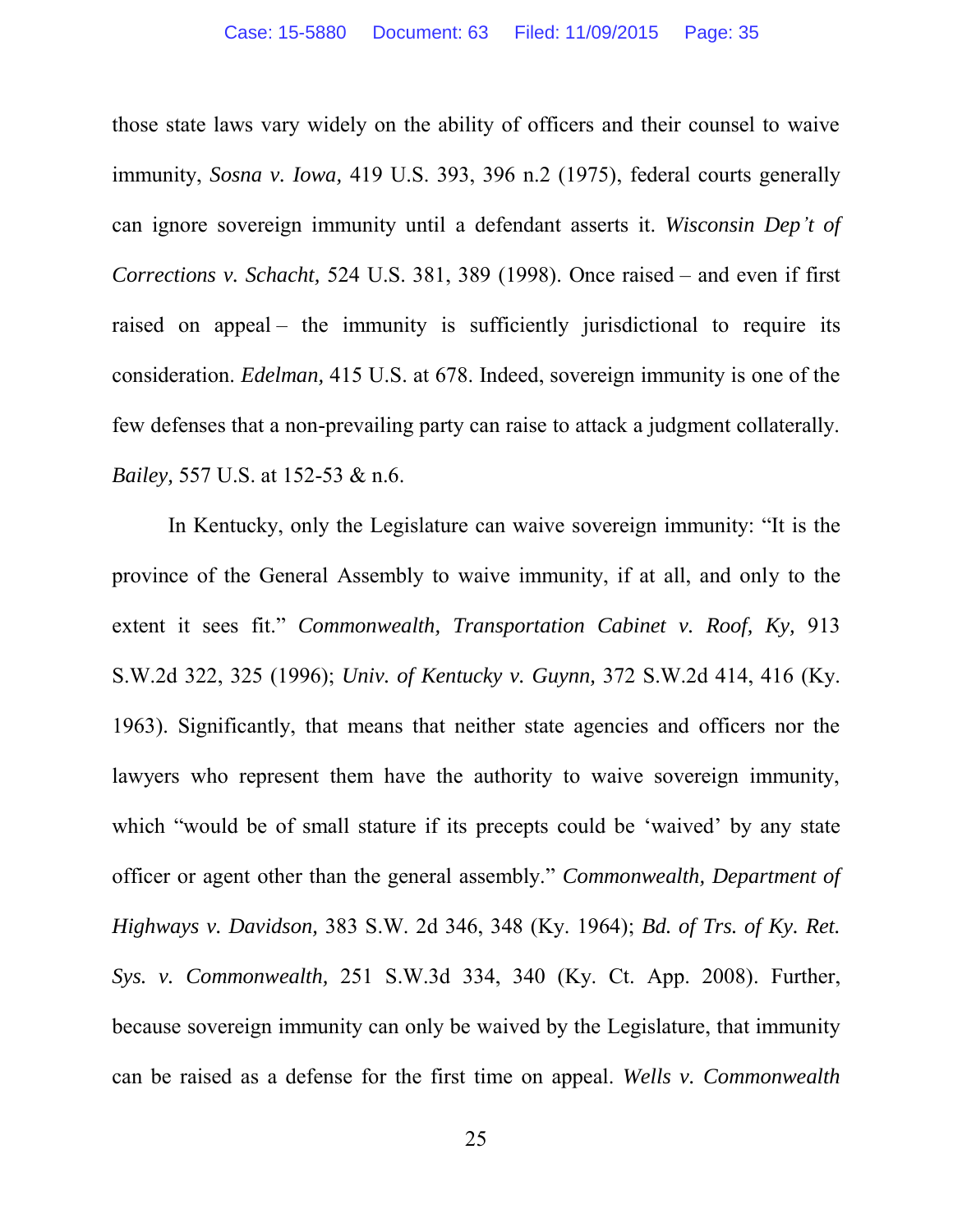*Department of Highways, Ky.,* 384 S.W.2d 308 (1964). Under these clear rules, the Clerk can first raise her immunity not only in this interlocutory appeal of the preliminary injunction, but also in a collateral attack on the injunction after this Court issues its mandate. *Bailey,* 557 U.S. at 152-53 & n.6. Consequently, this Court should consider whether immunity applies.

This Court honors these state no-waiver rules when applicable. *Mixon v. Ohio,* 193 F.3d 389, 396-97 (6th Cir. 1999) (Ohio can raise immunity on appeal, notwithstanding counsel's failure to raise it earlier, because Ohio's Attorney General lacks authority to waive immunity); *Freimanis v. Sea-Land Serv., Inc.,* 654 F.2d 1155, 1160 (5th Cir. 1981) (because a state "has clearly expressed its intention to preserve its immunity," an "attorney for [a state] Department had no clearly expressed authority to waive Eleventh Amendment immunity"). Thus, unless the Couples can establish an ongoing violation of federal law, the Clerk can assert her immunity in her reply brief.

### **3. Unless §1988(a) applies, the** *Young* **exception to sovereign immunity does not cover violations of state law.**

If the Couples merely seek to enforce §402.080, their case is insufficient to trigger the *Young* exception to the Clerk's immunity from suit in federal court. Simply put, *Young* does not apply to violations of *state* law:

> This need to reconcile competing interests is wholly absent, however, when a plaintiff alleges that a state official has violated *state* law. In such a case the entire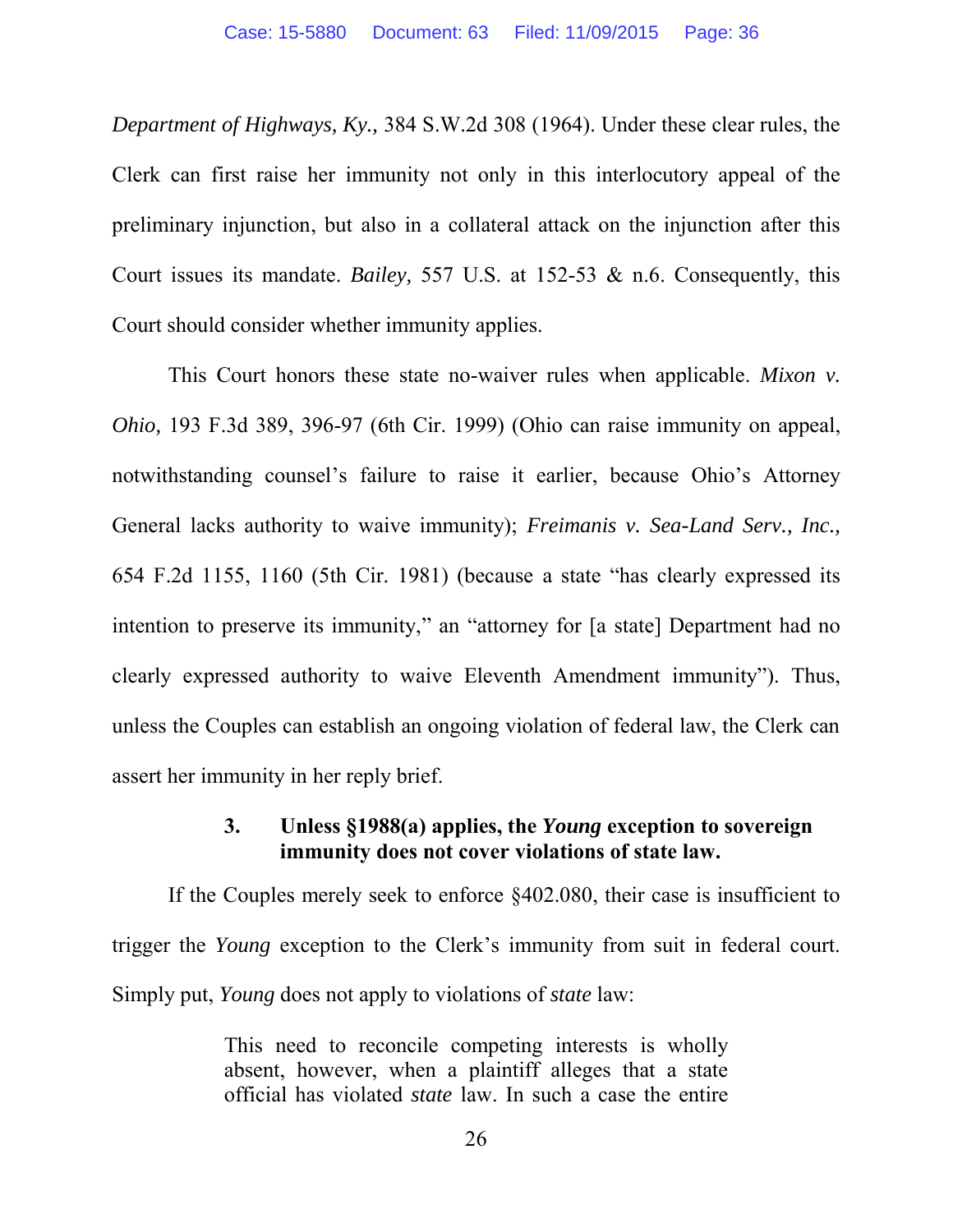basis for the doctrine of *Young* … disappears. A federal court's grant of relief against state officials on the basis of state law, whether prospective or retroactive, does not vindicate the supreme authority of federal law. On the contrary, it is difficult to think of a greater intrusion on state sovereignty than when a federal court instructs state officials on how to conform their conduct to state law.

*Pennhurst State Sch. & Hosp. v. Halderman,* 465 U.S. 89, 106 (1984) (emphasis in original); *accord Huron Valley Hosp., Inc. v. City of Pontiac,* 887 F.2d 710, 714 (6th Cir. 1989) ("Section 1983 … is thus limited to deprivations of *federal* statutory and constitutional rights" and "does not cover official conduct that allegedly violates *state* law) (emphasis in original); *Williams v. Kelley,* 624 F.2d 695, 697 (5th Cir. 1980) (courts must examine "defendants' conduct independent of its lawfulness or unlawfulness at state law"); *Wideman v. Shallowford Community Hosp., Inc.,* 826 F.2d 1030, 1032 (11th Cir. 1987); *Washington v. District of Columbia,* 802 F.2d 1478, 1480 (D.C. Cir. 1986). Unless the Couples can assert an ongoing violation of *federal* law, this case simply has no place in federal court. $<sup>11</sup>$ </sup>

## **B. Incorporating state law under §1988(a) cannot save the Couples' federal claims because the Clerk has not violated Kentucky law.**

Under state law, an appropriate court would need to resolve any conflict between Kentucky RFRA and §402.080 because both provisions must be read together under state law. *Jefferson County Bd. of Educ. v. Fell,* 391 S.W.3d 713,

 $\overline{a}$ 

<sup>&</sup>lt;sup>11</sup> As explained in note 8, *supra*, the Couples arguably cannot rely on §1988(a).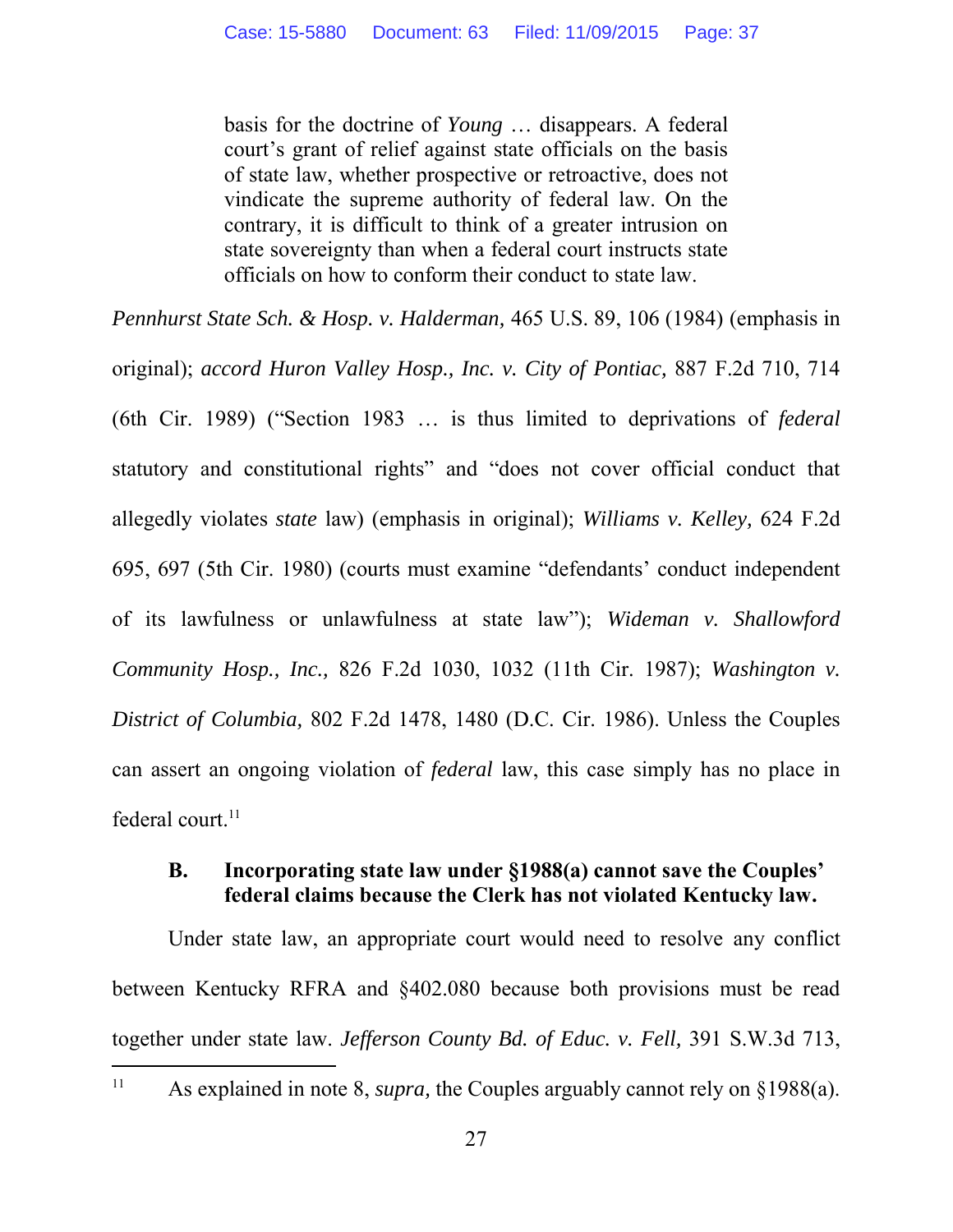718-19 (Ky. 2012); *cf. FDA v. Brown & Williamson Tobacco Corp.,* 529 U.S. 120, 132-33 (2000). Litigants cannot cherry-pick the laws to enforce. *Thompson v. Goetzmann,* 337 F.3d 489, 501 (5th Cir. 2003); *In re United Airlines, Inc.,* 368 F.3d 720, 725 (7th Cir. 2004); *Babineau v. Fed'l Express Corp.,* 576 F.3d 1183, 1193 (11th Cir. 2009) ("Plaintiffs may not cherry-pick only those regulations that work in their favor"). For purposes of §1988(a), the Couples would lose under either of the two available scenarios: (1) §1988(a) incorporates both Kentucky RFRA and §402.080, and the Couples lose their §1988(a)-incorporated dueprocess claim on the state-law merits, *see* Section II, *supra*; or (2) this Court deems Kentucky RFRA inconsistent with federal law and thus cannot incorporate *any* Kentucky law under §1988(a), and the Couples lose their due-process claim on the purely federal merits, *see* Sections I.B-I.C, *supra.*

## **C. Even if the Clerk lacked – or declined to assert – sovereign immunity, federal courts would lack supplemental jurisdiction for the Couples' state-law claim.**

Assuming *arguendo* that sovereign immunity would not preclude review, a plaintiff can assert some state-law claims in federal courts under the supplementaljurisdiction statute: "the district courts shall have supplemental jurisdiction over all other claims that are so related to claims in the action within such original jurisdiction that they form part of the same case or controversy under Article III of the United States Constitution." 28 U.S.C. §1367(a). Federal courts should decline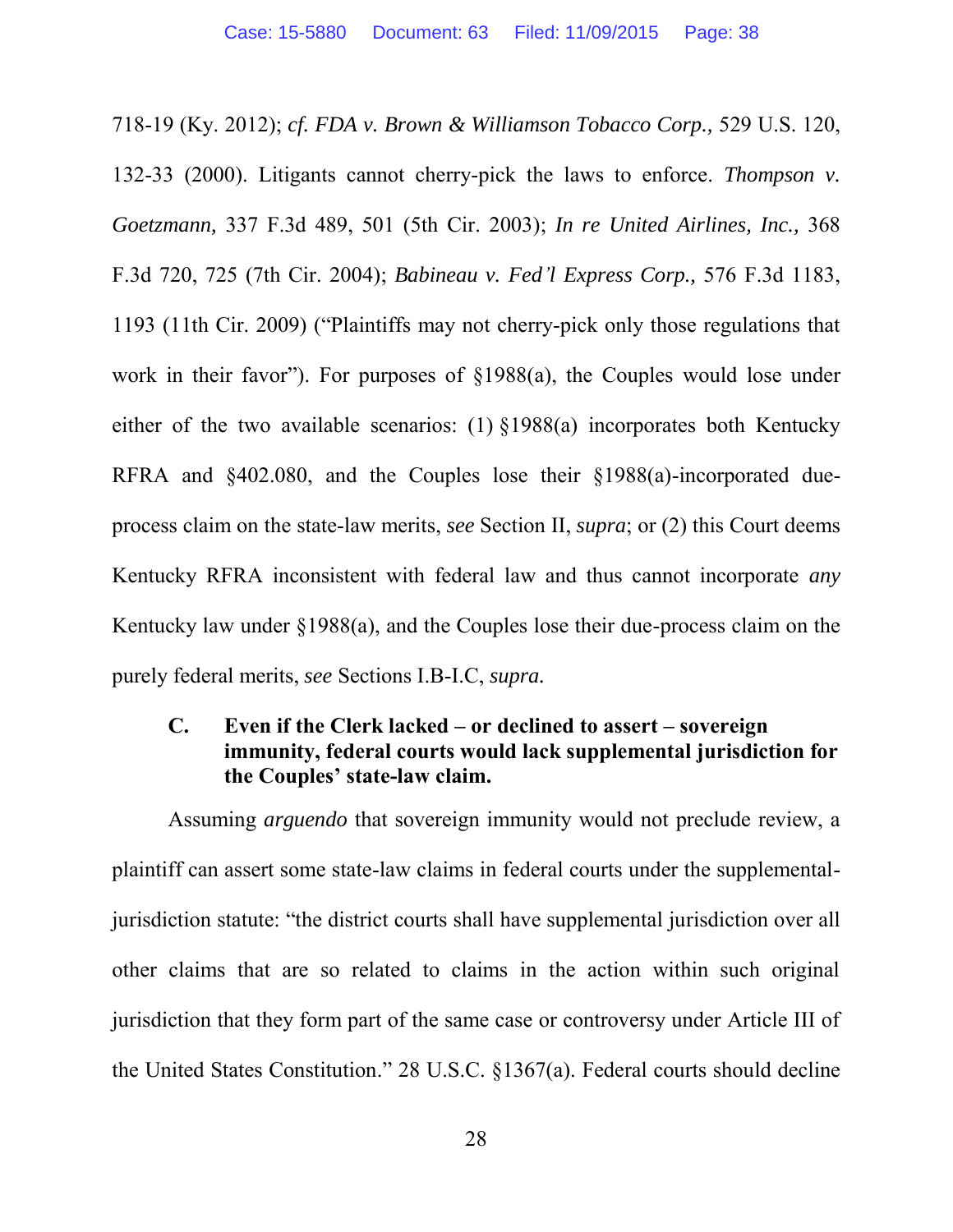that jurisdiction, however, under certain circumstances, including when: (1) "the claim raises a novel or complex issue of State law," or (2) "the claim substantially predominates over the claim or claims over which the district court has original jurisdiction." 28 U.S.C.  $\S 1367(c)(1)-(2)$ . Because both exceptions apply here, this Court should vacate the preliminary injunction to the extent that it relies upon supplemental jurisdiction.<sup>12</sup>

Significantly, the Couples and the district court have not yet claimed supplemental jurisdiction for §402.080-based claims. While this Court could remand the initial supplemental-jurisdiction question to the district court, *Cooper v. Parrish,* 203 F.3d 937, 953 (6th Cir. 2000), this appeal requires an answer *now.* Under the exceptions in  $$1367(c)(1)$  and  $$1367(c)(2)$ , this Court should not exercise its discretion to allow the Couples to press their §402.080-based claims under §1367 because the state §402.080 claim predominates here and, what is worse, requires a novel state-law balancing with Kentucky RFRA that this Court lacks authority to perform.

### **CONCLUSION**

The preliminary injunction must be reversed.

 $\overline{a}$ 

<sup>&</sup>lt;sup>12</sup> Even rejecting the Couples' federal claims while allowing them to enforce §402.080 under §1367 would be significant; unlike federal claims under 42 U.S.C. §1983, state-law claims under §1367 pose no attorney-fee liability. 42 U.S.C.  $§1988(b).$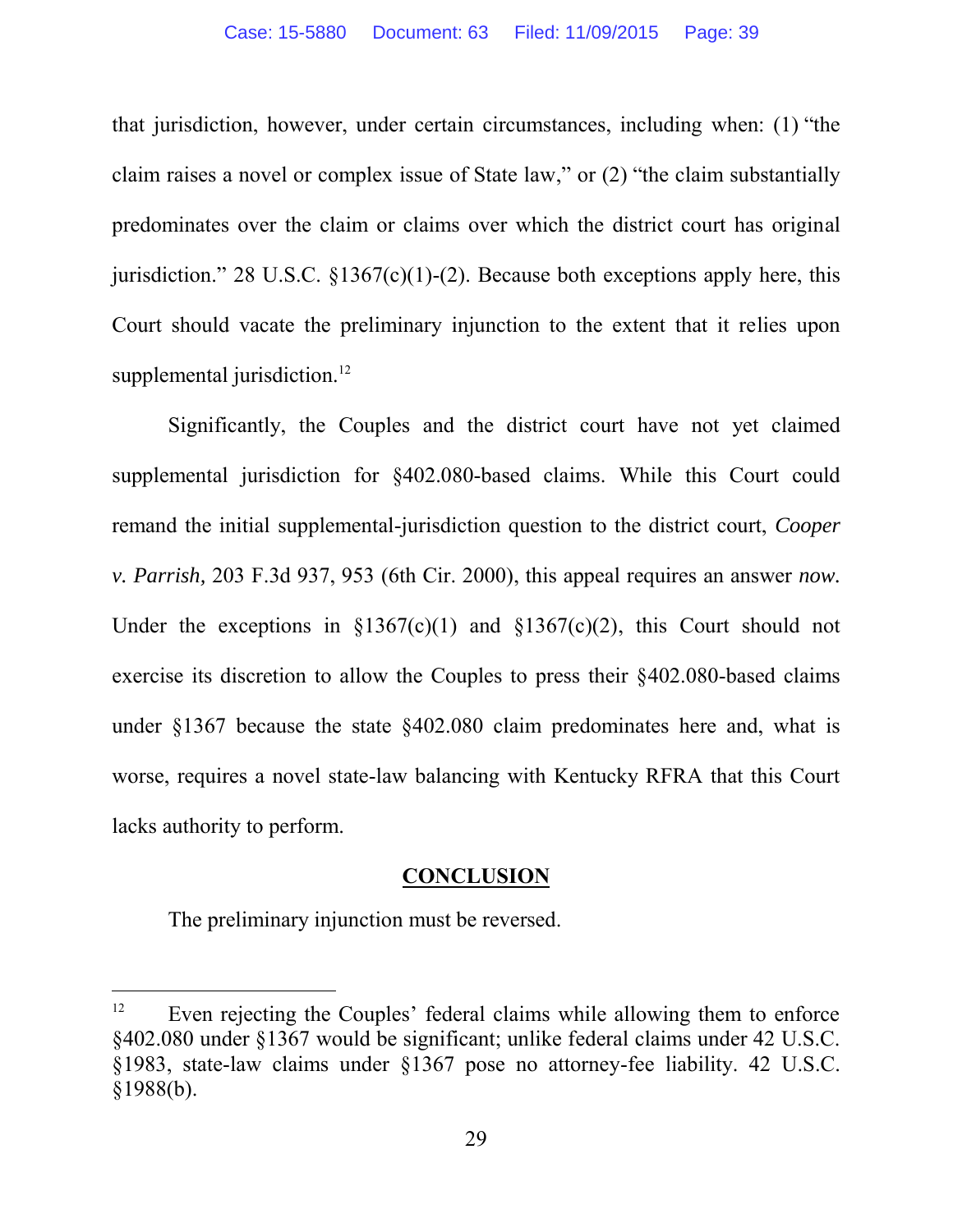Dated: November 9, 2015 Respectfully submitted,

/s/ Lawrence J. Joseph

Lawrence J. Joseph D.C. Bar #464777 1250 Connecticut Ave. NW, Ste. 200 Washington, DC 20036 Tel: 202-355-9452 Fax: 202-318-2254 Email: ljoseph@larryjoseph.com

*Counsel for Amicus Curiae Eagle Forum Education & Legal Defense Fund*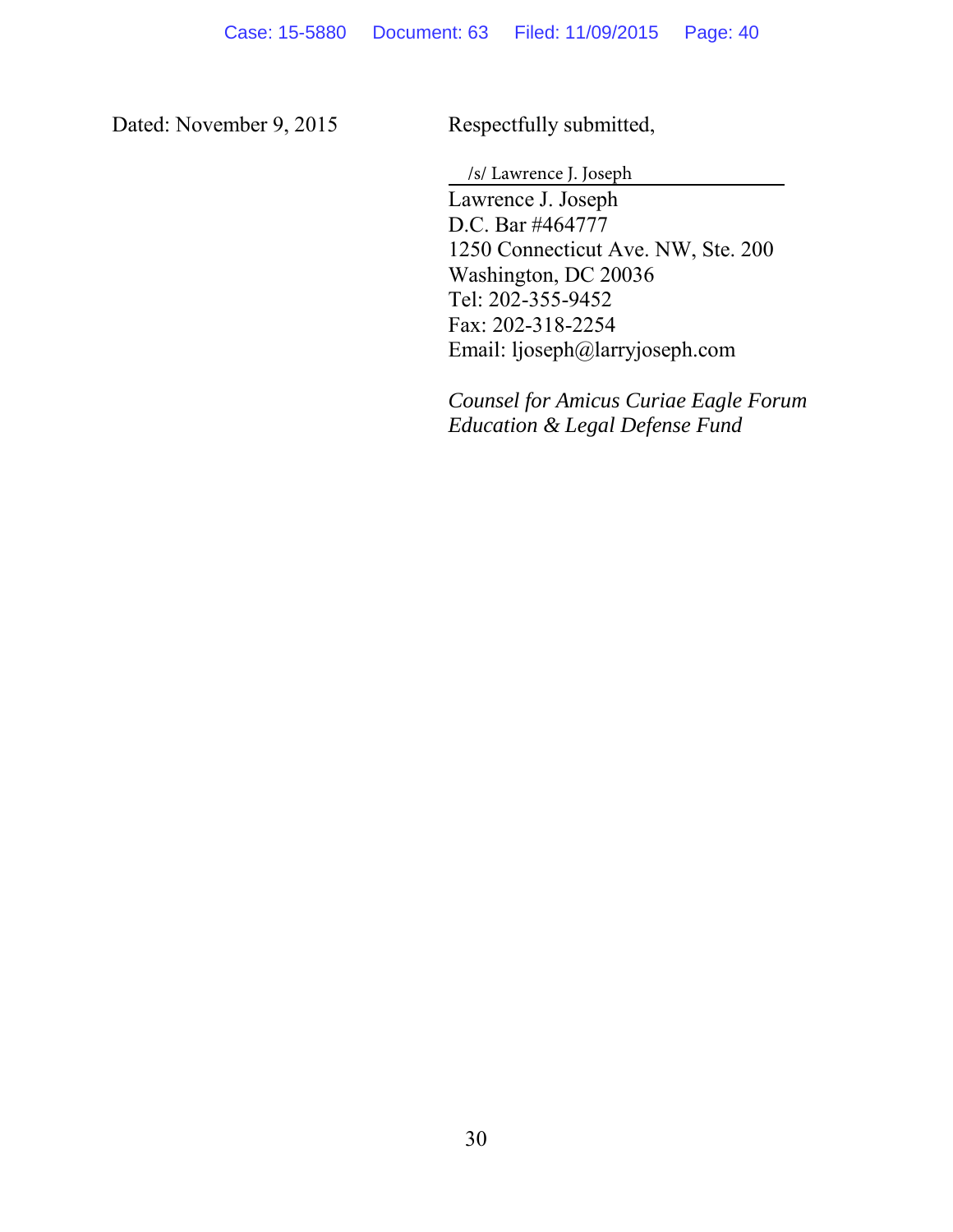### **CERTIFICATE OF COMPLIANCE**

1. The foregoing complies with FED. R. APP. P.  $32(a)(7)(B)$ 's typevolume limitation because the brief contains 6,996 words excluding the parts of the brief that FED. R. APP. P.  $32(a)(7)(B)(iii)$  exempts.

2. The foregoing complies with FED. R. APP. P.  $32(a)(5)$ 's type-face requirements and FED. R. APP. P. 32(a)(6)'s type style requirements because the brief has been prepared in a proportionally spaced type-face using Microsoft Word 2010 in Times New Roman 14-point font.

Dated: November 9, 2015 Respectfully submitted,

Lawrence J. Joseph D.C. Bar #464777 1250 Connecticut Ave. NW, Ste. 200 Washington, DC 20036 Tel: 202-355-9452 Fax: 202-318-2254 Email: ljoseph@larryjoseph.com /s/ Lawrence J. Joseph

*Counsel for Amicus Curiae Eagle Forum Education & Legal Defense Fund*